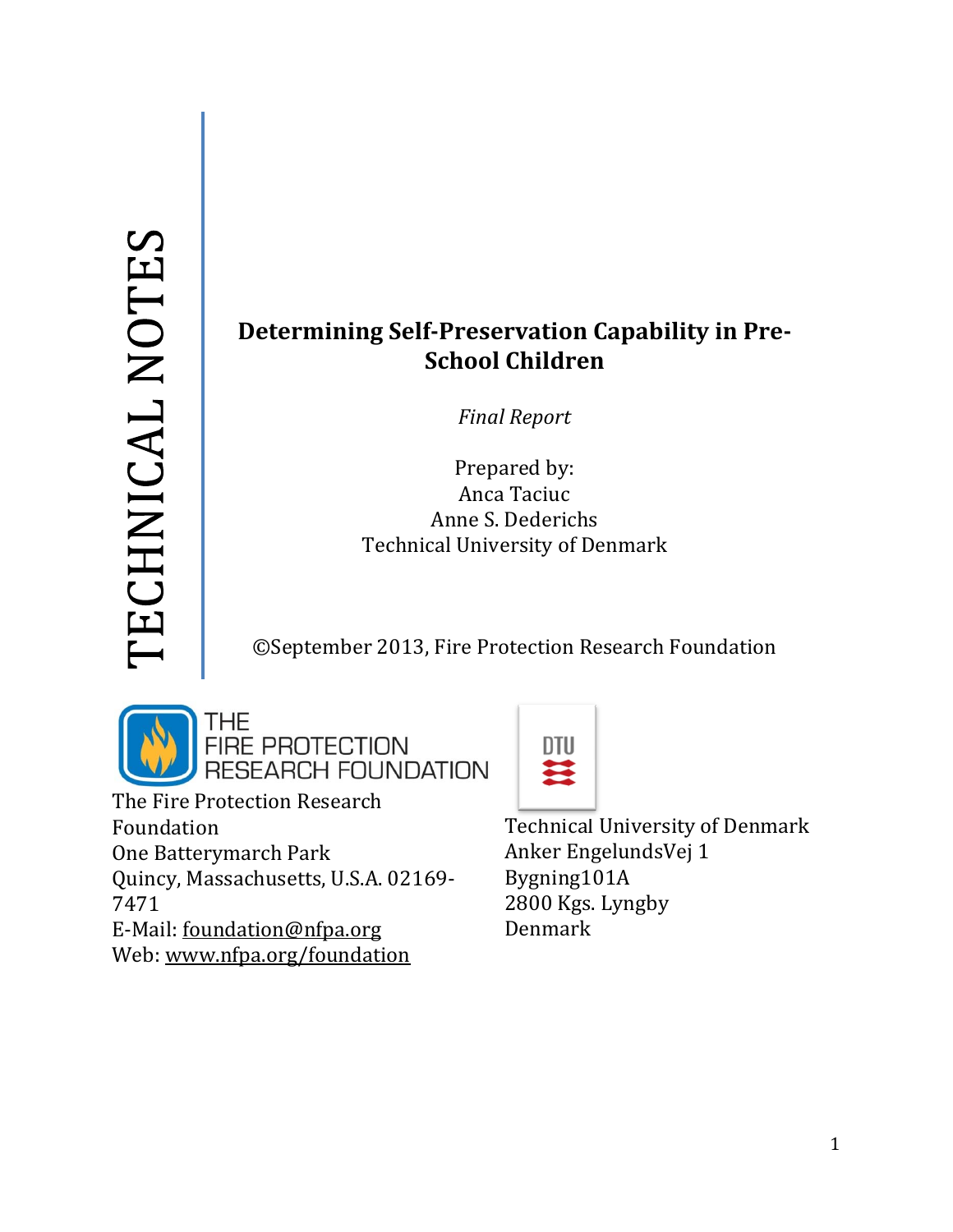# Contents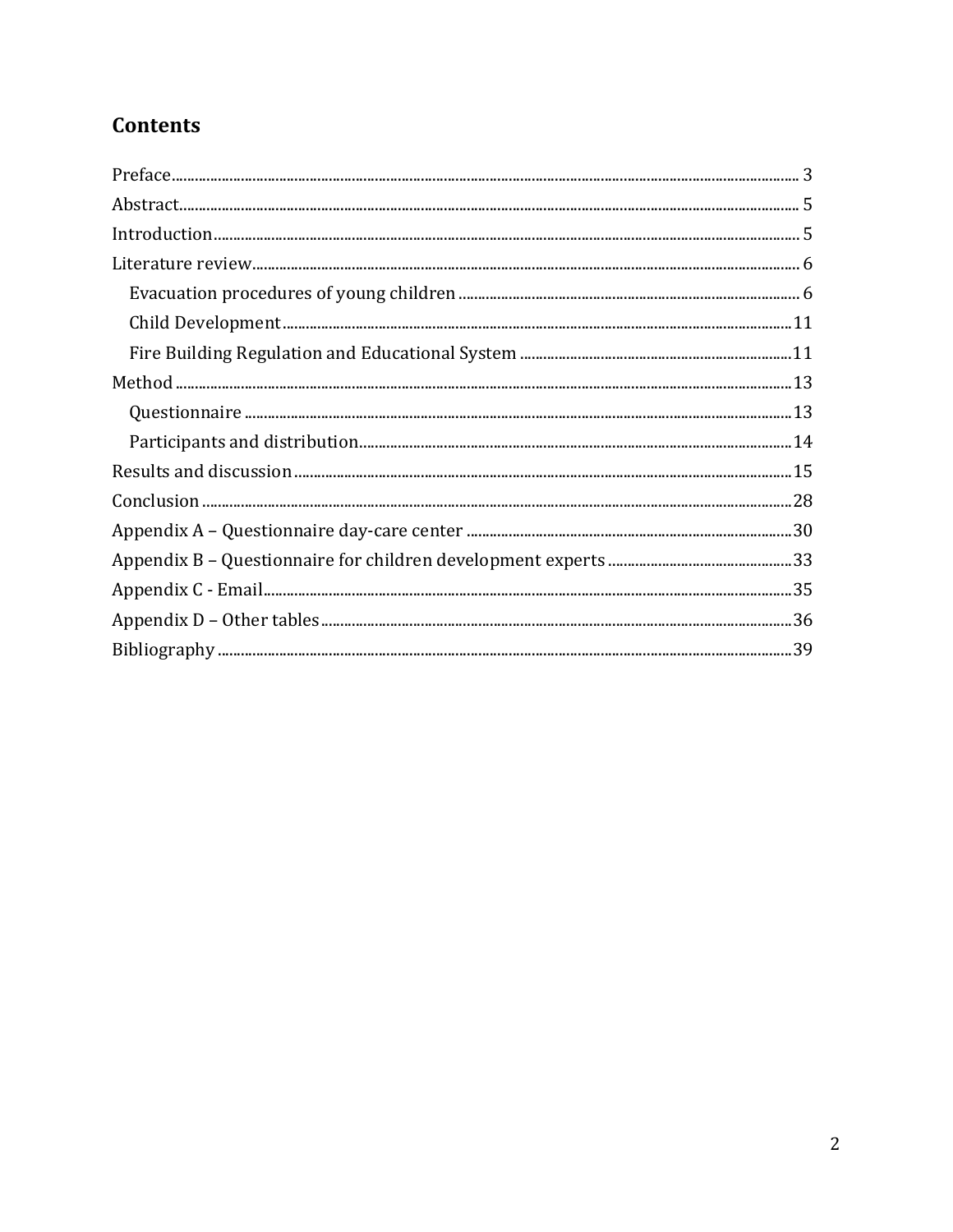## **Preface**

In the 1994 edition of NFPA 101, Life Safety Code<sup>®,</sup> the requirements for Day-Care Centers were completely rewritten by the Technical Committee on Assembly and Educational Occupancies to bring the requirements more in-line with the current (at the time) functioning of day-care centers and to include adult day-care centers into the definition of a day-care center. Part of the revision work included restructuring requirements based on capability of self-preservation. For children, the Task Group that performed the initial investigative work for these revisions interviewed multiple day-care center owners and early childhood experts to determine at what age toddlers would be considered incapable of self-preservation. The questions answered by the early childhood experts were as follows: 

- 1. At what age will a child take instruction from staff and follow those instructions without having to be carried or using hand-holding techniques, following in a line the staff member to the outside of the building?
- 2. At what age will most children be able to walk up or down stairs without having to be carried or have to drop to their knees in order to climb up or down stairs?

The bulk of the answers received by the Task Group were 24 months. Hence, the Technical Committee defined children younger than 24 months as incapable of self-preservation and thus more stringent requirements in the Code apply. It has been noted that the International Fire Code uses 30 months for their cut-off for "self-preservation", even though they do not use that specific term. It means the difference between being classified as "I" (Institutional), which has more stringent requirements versus "E" (Educational). More information was needed on the topic, so a project was undertaken that included a review of literature on the topic and a survey of early childhood experts and teachers.

### **Acknowledgements**

The Fire Protection Research Foundation expresses gratitude to report authors Anca Taciuc and Anne Dederichs of the Technical University of Denmark. The Research Foundation appreciates the guidance provided by the Project Technical Panel: Rita Fahy, Cathy Stashak, Alex Szachnowicz, and Ron Cote. Special thanks are expressed to the National Fire Protection Association (NFPA) for funding this project.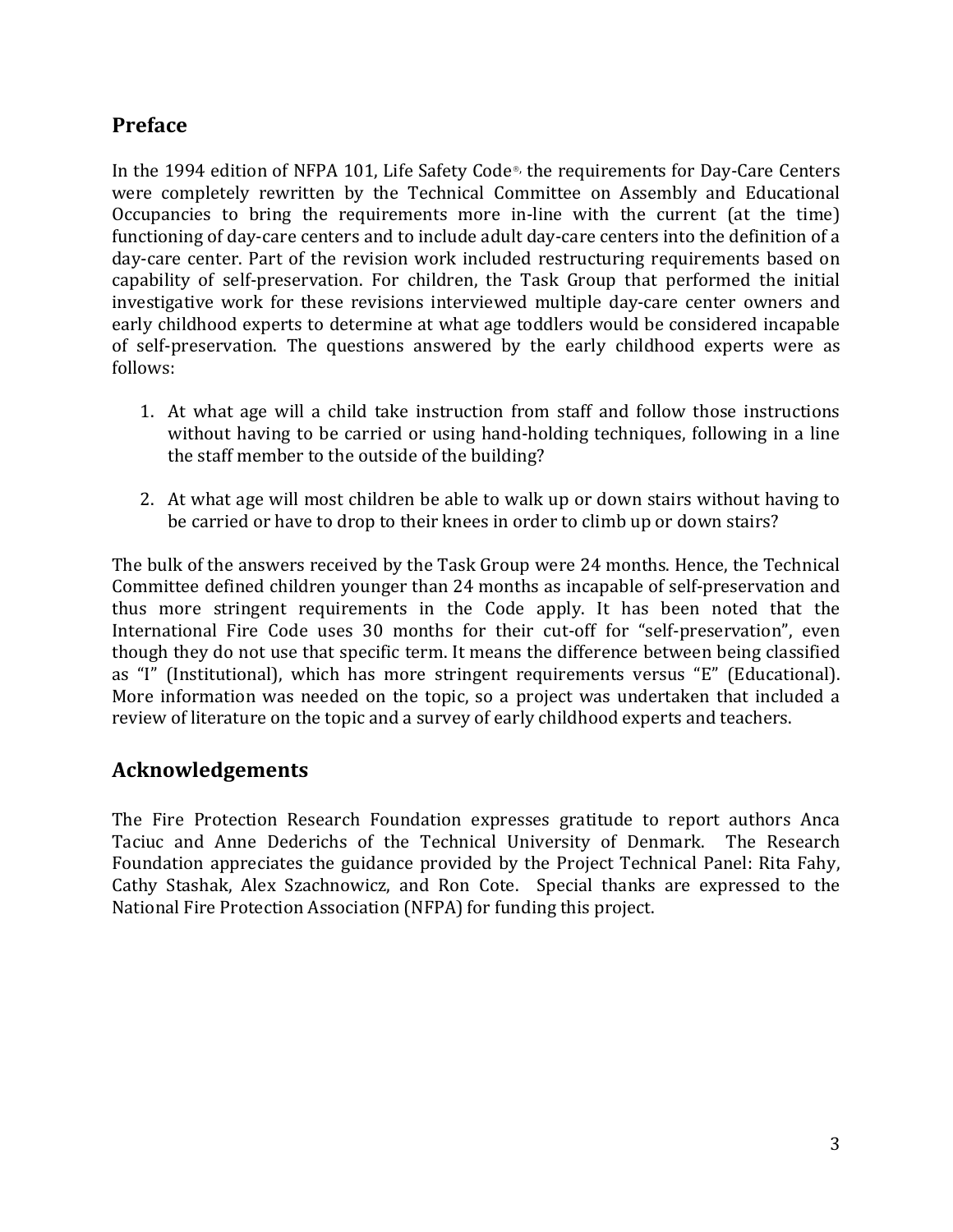# **About the Fire Protection Research Foundation**

The Fire Protection Research Foundation plans, manages, and communicates research on a broad range of fire safety issues in collaboration with scientists and laboratories around the world. The Foundation is an affiliate of NFPA.

### **About the National Fire Protection Association (NFPA)**

NFPA is a worldwide leader in fire, electrical, building, and life safety. The mission of the international nonprofit organization founded in 1896 is to reduce the worldwide burden of fire and other hazards on the quality of life by providing and advocating consensus codes and standards, research, training, and education. NFPA develops more than 300 codes and standards to minimize the possibility and effects of fire and other hazards. All NFPA codes and standards can be viewed at no cost at www.nfpa.org/freeaccess.

**Keywords:** Life Safety Code<sup>®</sup>, children, evacuation capability, self-preservation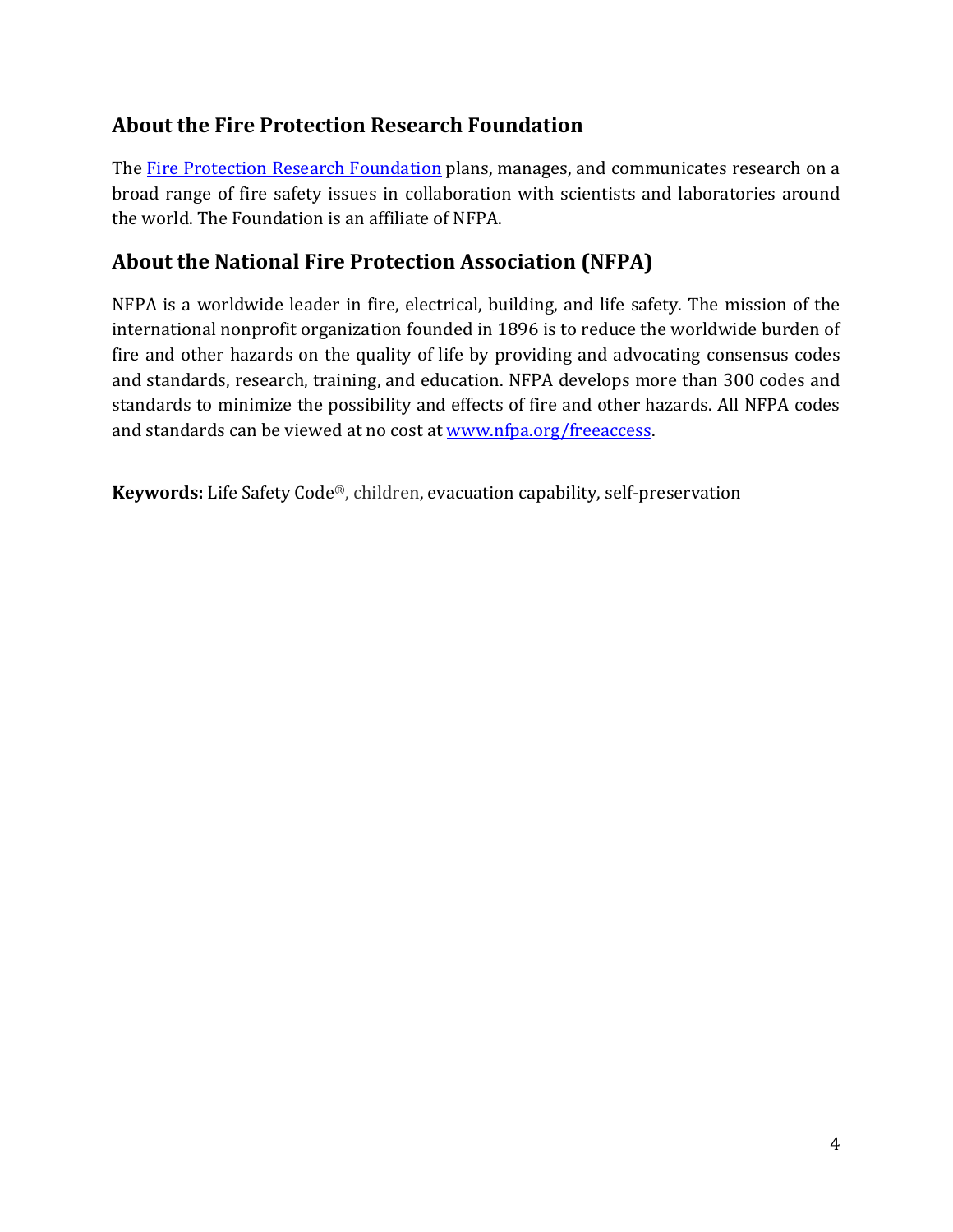# **Abstract**

The self-preservation capability of pre-school children is an uncommon topic, there being little data about evacuation characteristics of children. Self-preservation capability is defined as the ability of a client to evacuate a location  $(1)$ , in this case a day-care occupancy, without direct intervention by a staff member, having as example: persons who are not able to use the stairs or cannot follow directions to go outside of a facility. As examples for intervention from staff members there are: carrying, guiding by direct hand-holding or continued bodily contact with the client.

The purpose of the current project is to determine an age-limit for pre-school children at which they may be considered being capable of self-preservation. Furthermore, the goal is to gain a better understanding of child behavior and also to have an overview regarding the evacuation procedures in case of fire in the respective day-care centers. To find these answers, an international survey among teachers from day-care centers and experts in children development was carried out.

Teachers and experts have a different opinion with respect to preschool children preservation. Taking into consideration data received from teachers and experts from all countries, the age at which a majority of children are considered capable of selfpreservation is between 30 and 36 months. At this age, a majority of children are considered able to understand and follow simple instructions, walk on horizontal surface without physical support and walk down stairs.

### **Introduction**

Between 2005 and 2009, fire departments from the U.S. reported an average of 590 fires annually in day-care centers  $(2)$ , having an annual average of 8 civilian fire injuries and \$4.5 million in direct property damage. The majority of fires occurred between 6:00 a.m. and  $3:00$  p.m. and the primary cause involved cooking equipment  $(64%)$ .

Fire incidents in educational properties happen every year. In 2004, there was a school fire in Kumbakonam, India where 87 children died and 27 were injured, because the thatched roof caught fire (3). The firefighters and the rescue operators were impeded by the lack of access into the three story building, which had only one entrance and a single flight of stairs. In 2009, a daycare center fire occurred in Mexico where 47 young children lost their lives because of the flame spread from a nearby storehouse which didn't have any appropriate security measures  $(4)$ .

Building codes' and fire regulations' primary aim is to prevent human losses. The objective of this current international project was to determine at what age children are considered to be capable of self-preservation and also to investigate the fire safety and evacuation measures for day-care centers. The study was conducted in USA, Denmark, Canada, Germany, France, Spain and Romania.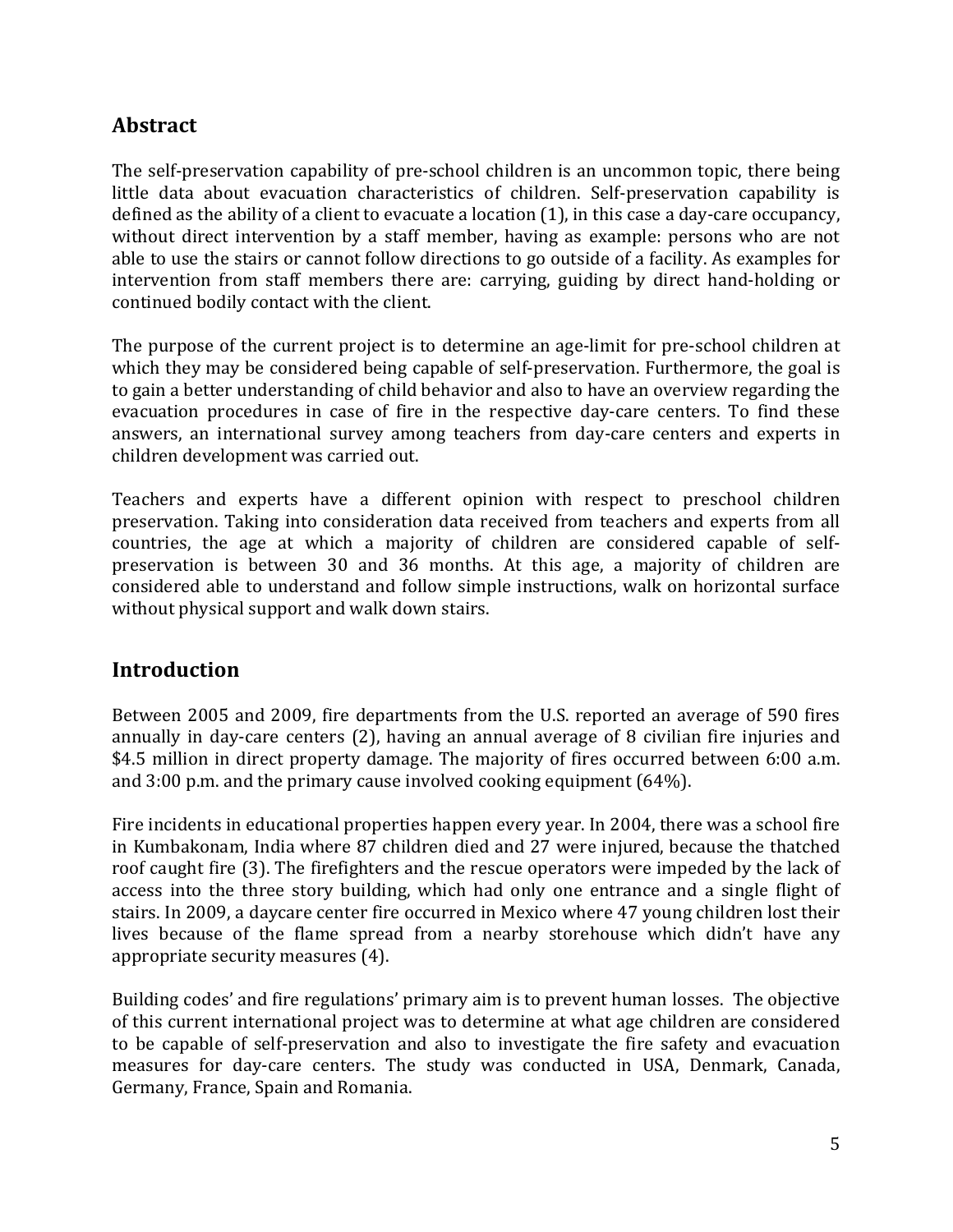The following research questions form the basis of the study:

- At what age can the majority of children be expected to understand and follow simple instructions?
- At what age can the majority of children be expected to walk?
- At what age can the majority of children be expected to walk down the stairs?
- How do the fire safety installations, number of fire drills and ratio between staff and children differ between the different countries?

A literature review on the evacuation of young children, children psychology, national regulations for fire safety and the educational system in the countries where the questionnaire was distributed are presented in the next section. This is followed by a presentation of the method applied when developing the questionnaire. The results are presented and discussed and conclusions are drawn.

### **Literature review**

Literature from different fields is relevant for the project. Besides self-preservation, evacuation procedures in day-care centers play a role for the overall process of evacuation, as well as children's psychology, providing information on the age range at which children can be expected to be able to carry out self-preservation.

Fire building regulations for day-care centers and educational system were studied for each country where the questionnaire was distributed to understand and discuss the final results of the questionnaire.

### **Evacuation procedures of young children**

Limited number of studies covers the topic of self-preservation of children in day-care centers and little is known on how their behavior affects the evacuation process and total evacuation time.

A study on fire safety and evacuation planning for pre-schools and day-care centers was carried out (5), where 70% of the pre-schools and day-care centers are located in multistory buildings and 30% of cases the infants' rooms were located on the upper floor. The results come from a questionnaire and fire drills. The work has the following findings:

- more than one evacuation route is recommended.
- as well as every day usage of the routes.
- the adult-child ratio necessary for efficient evacuation was determined for each daycare center.
- one fire drill per month is required, however, 70% of the day-care centers performed a maximum 7-8 fire drills per year.

One of the conclusions of the study is that familiarity with the system and procedures is the most important factor affecting the speed of evacuation.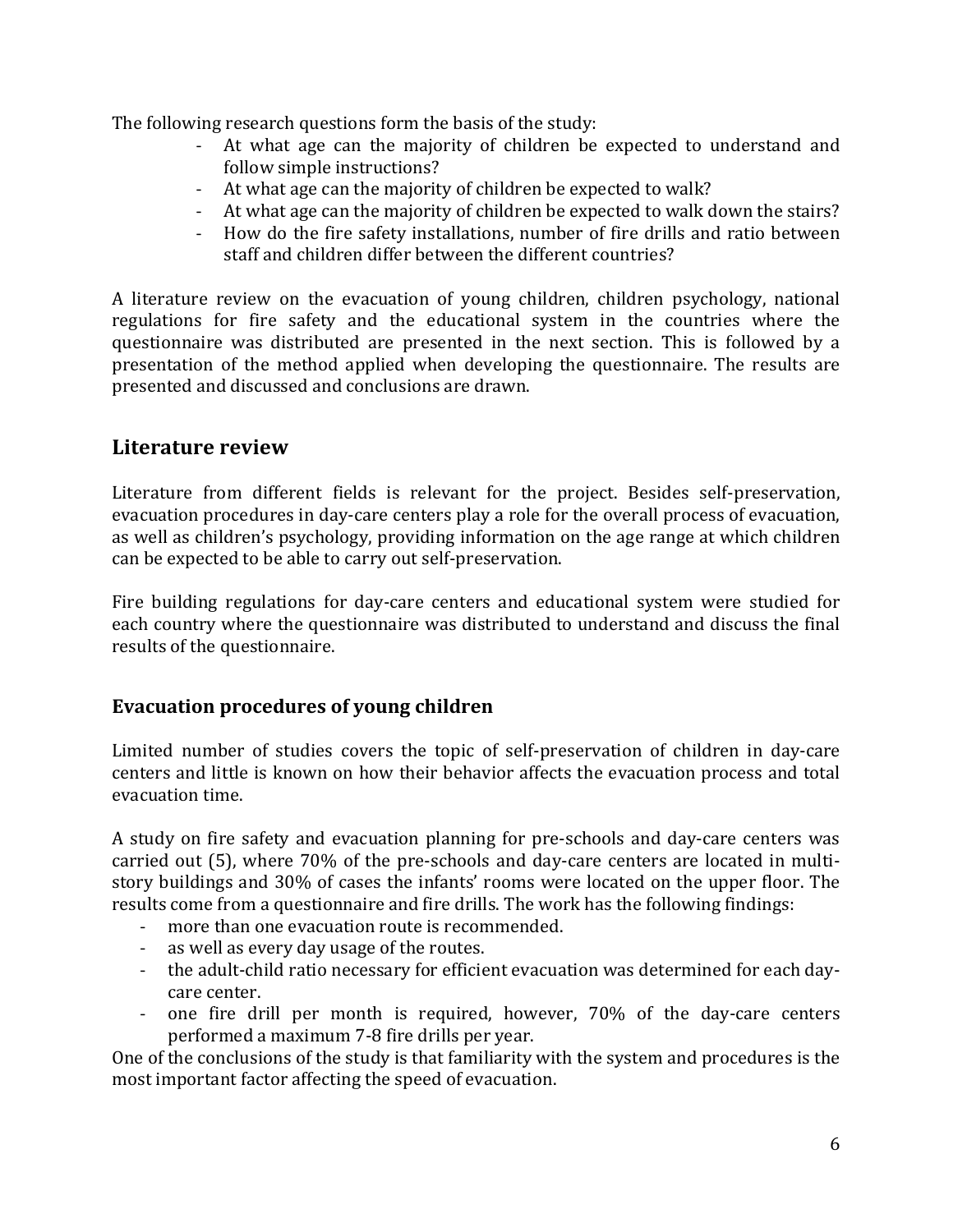Data was collected (6) from two evacuation drills, which were carried out in the same school building with children between 4 and 10 years old. The pre-movement time is strongly affected by the actions and decisions of the teachers. For the age category 4-5 years, the pre-movement depends on the teacher actions (encouraged and prepared for the evacuation) and for age group 5-6 years and primary school children are dependent on teacher decisions (children were responding quickly and forming a row by themselves, but they stopped and waited for teacher signal to go out). The drill results suggested that walking speeds on stairs are age dependent and it is noted that  $72\%$  (Drill 1) and  $66\%$ (Drill 2) of pre-school children used the handrail during the fire drill and also  $44%$  (Drill 1) of children moved downstairs with one foot/step while the percentage is greater for Drill 2  $-67%$ .

Another study (7) was performed at the Technical University of Denmark regarding the movement of pre-school children from 10 day-care centers from Lyngby, Denmark, on stairs and on horizontal planes, focusing on flow, densities and walking speeds. The report compared the results with the ones found in the current literature for adults. For the horizontal travel speed, results show that  $78\%$  of the young children  $(0-2 \text{ years})$  have an average walking speed of  $0.60$ m/s and respectively  $0.84$  m/s for more than  $66\%$  of the older children (3-6 years). The common values used for adult's average walking speed are 1.2m/s to 1.3 m/s. These values can be observed in Table 1.

|  | Table 1 - Travel speed for differentiated age groups |
|--|------------------------------------------------------|
|--|------------------------------------------------------|

| Age Groups  | Average<br>walking speed<br>[m/s] |      | Adult average<br>walking speed [m/s] |
|-------------|-----------------------------------|------|--------------------------------------|
| $0-2$ years | $0.60\,$                          | 1.14 |                                      |
| 3-6 years   | ).84                              | 2.23 | $1.2 - 1.3$                          |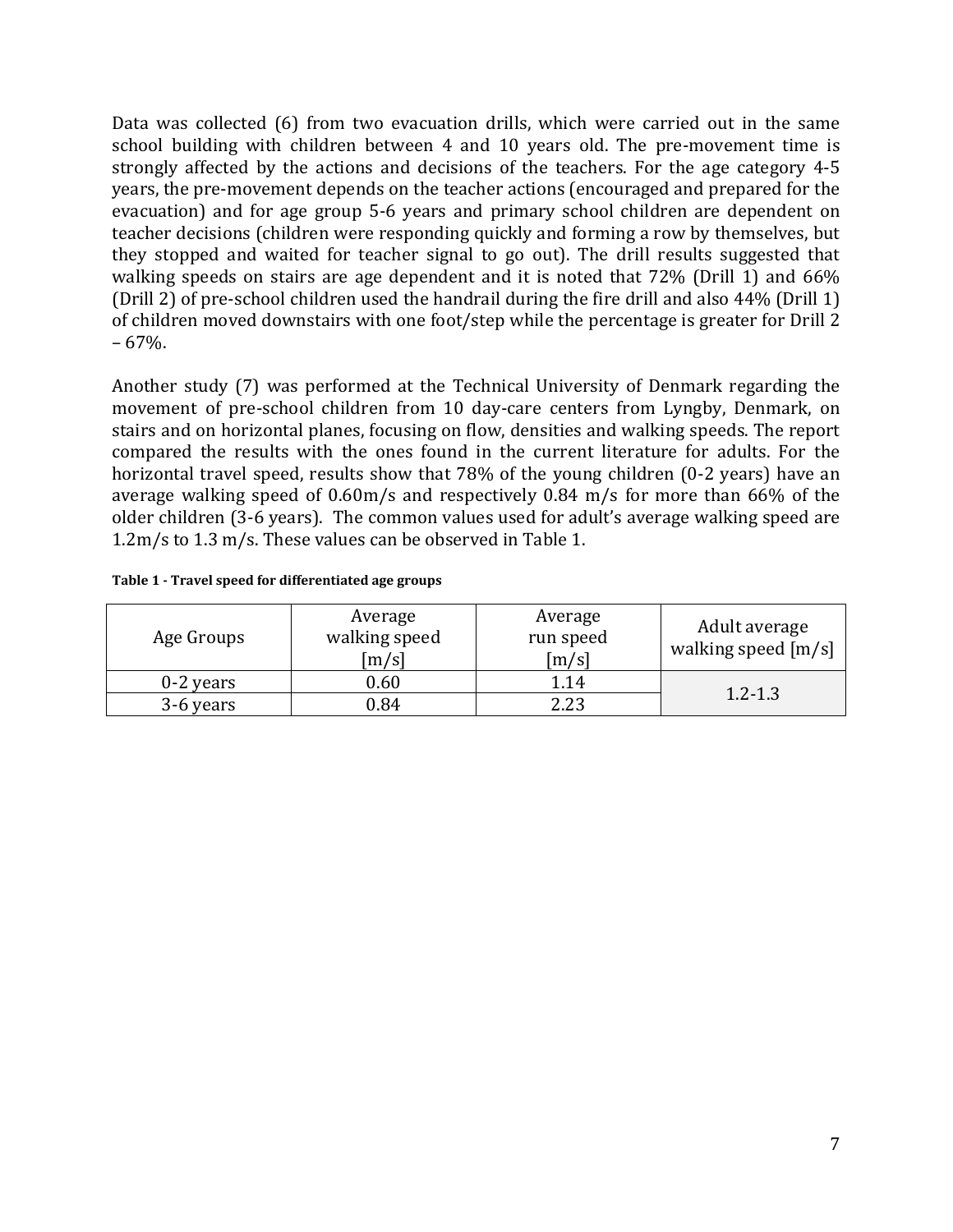For the stair movement results, data were only from older children since the younger children's rooms were located on the ground floor. The study involves three different spiral stairs: first is used by children every day, having an extra convenient handrail for children, second is not used regularly and has an inconvenient handrail and the third is a metallic external fire escape – never used, where the steps are see-through having a handrail not adapted for children. Although the three stairs have similar dimensions, there is a large difference in the average travel speed. Results can be observed in Table 2. The conclusion is that travel speed is directly dependent on the familiarity and design of the stairs and handrails. 

#### **Table 2 ‐ Results on Spiral Stairs**

| Stair   | Width<br>$\lceil m \rceil$ | Slope<br>$\lceil 0 \rceil$ | Average<br>travel speed<br>[m/s] |
|---------|----------------------------|----------------------------|----------------------------------|
| Stair 1 | 0.80                       | 33                         | 0.58                             |
| Stair 2 | 0.87                       | 33                         | 0.38                             |
| Stair 3 | 0.91                       | 30                         | 0.13                             |

Results of the study reveal that the flow of children through doors is higher than the reference data for adults and the children didn't have any problem passing through doors two at a time, even if the width of the door had only 0.6 m.

Various evacuation drills (8) were performed in Lyngby Taarbæk Commune in Denmark in ten day-care centers with children between 0-2 years and 3-6 years. The work had the following findings:

- the level of warning sound was considered insufficient.
- 5 of 10 day-care centers used verbal warnings, leading to a warning time of 31s– 265s.
- The average walking speed on a horizontal plane was found to be  $0.63 \text{ m/s}$  for younger children  $(5\%$  running and  $95\%$  walking) and 1.40 m/s for the older children  $(40\%$  running and  $60\%$  walking).

Furthermore, it was found that for the age group:

- 0-2 years: 22.2% were carried by staff, 57.6% received some physical help, 20.2% received only a verbal command;
- 3-6 years: 1.8% were carried by staff, 12.3% got some physical help and 85.9% received only a verbal command.
- the average adult-child ratio during the fire drills was 1:3.2 for the age group  $0-2$ years and  $1:6.1$  for age group  $3-6$  years.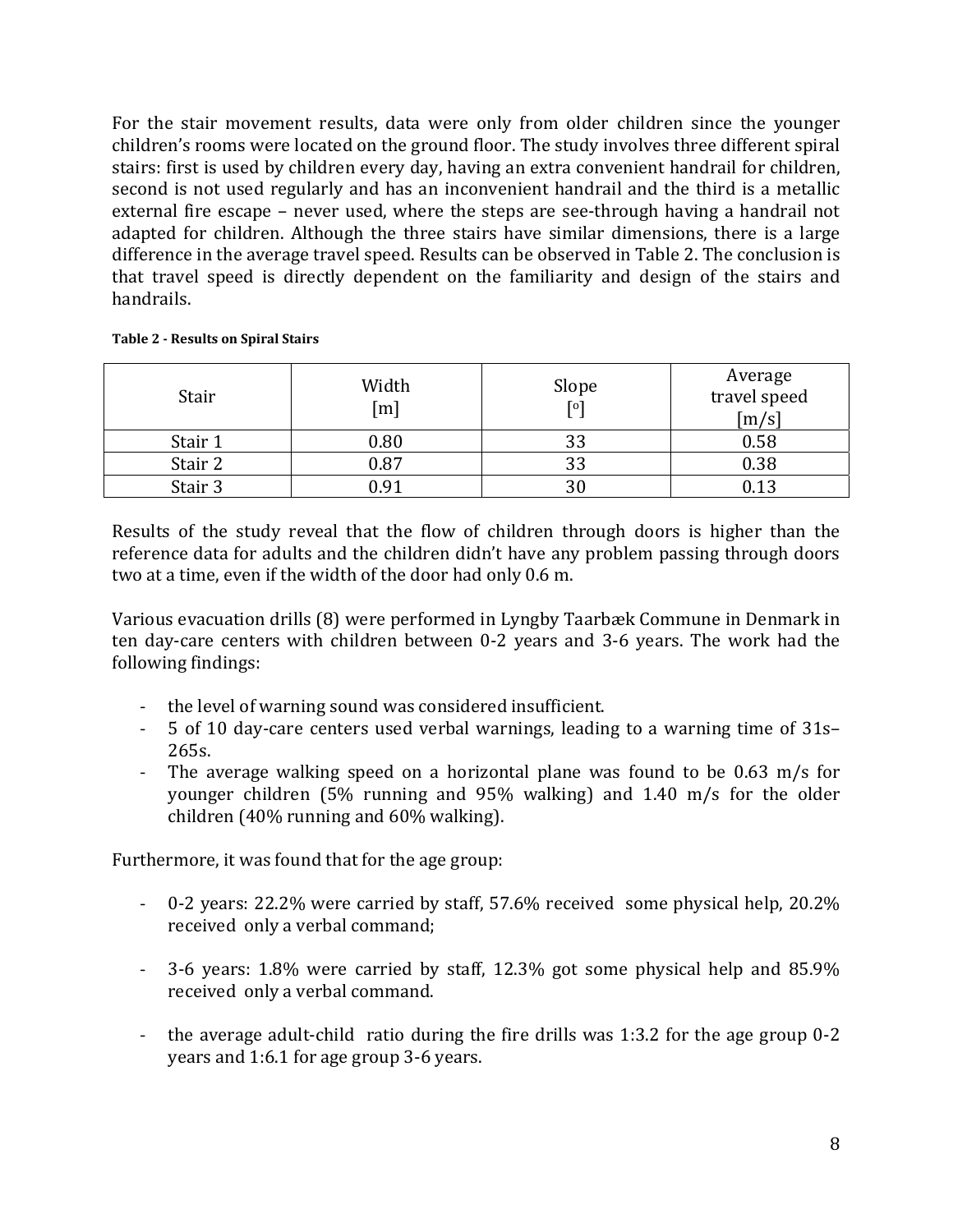- children followed instructions without questioning them, but they seemed surprised to be going outside without putting on shoes and jackets as they were used to. Also, they appeared to be affected by the use of unfamiliar routes. Children had the tendency to follow the daily routine: putting on shoes before going outside, stopping in front of the door before exiting to zip up their jackets or stopping in front of the main door waiting on an adult. It was noticed that many of the day-care centers had doors with a handle that the children could not reach.
- teachers typically started by instructing the children to evacuate and in some cases they took a roll call before going out of the room. They took a list with the names of the children and phone numbers outside. Some of them were not aware that they should close the windows and doors in order to minimize fire spread. The procedure is that once evacuated, children should meet outside with an adult for a roll call to see who is missing, but not all adults knew this and children were running outside on the playground.
- another important aspect was the timing of the fire evacuation drill. It is known that people are more vulnerable when sleeping $(8)$ . In Denmark, children under the age of two sleep in cribs, placed outside or in a special shed. Children over the age of two sleep on mattresses indoors. At one institution, the first drill was done in the morning and the second one in the afternoon right when children woke up or were still asleep, which caused confusion. Cribs had to be rolled away.

In 2004, performance-based fire safety requirements were introduced in Denmark. The prescriptive part of the Danish Building Regulations subdivides buildings into different categories of usage (9). Day-care centers belong to usage category 6. The installation of an automatic fire alarm system, notifying the fire department and the staff, is required. This rule does not apply for buildings constructed before 2004.

Pre-movement time for pre-school institutions, normal walking speed, running speed, upward and downward movement on stairs, and flow through door openings for children of different ages were determined in a Russian study from 2012 (10). Fire safety training of the staff and the evacuation procedure affected the pre-movement time. It was observed that after hearing the fire signal, many teachers went to the corridor to verify that an evacuation had to be conducted. In the same study, children remained in their places without taking any evacuation measures, after the indication for evacuation was given. Evacuation first started when teachers took the kids by hand and led them outside. The observations made on the pre-movement time show that preparation time depends on the season. During cold weather storing blankets outside can considerably reduce the premovement time. The proposed time of preparation in summer time is 0.6 min, 5 min in spring and autumn, 7.5 min in winter if using outdoor clothing and 1.1 min when using blankets. 

Literature contains different values for walking speeds on horizontal planes and down stairs  $(7)$ ,  $(10)$ . According to  $(7)$ , the average speed is  $0.84$ m/s for the 3-6 year age interval. The average for the three age groups  $3-4$  years,  $4-5$  years and  $5-7$  years, the speed is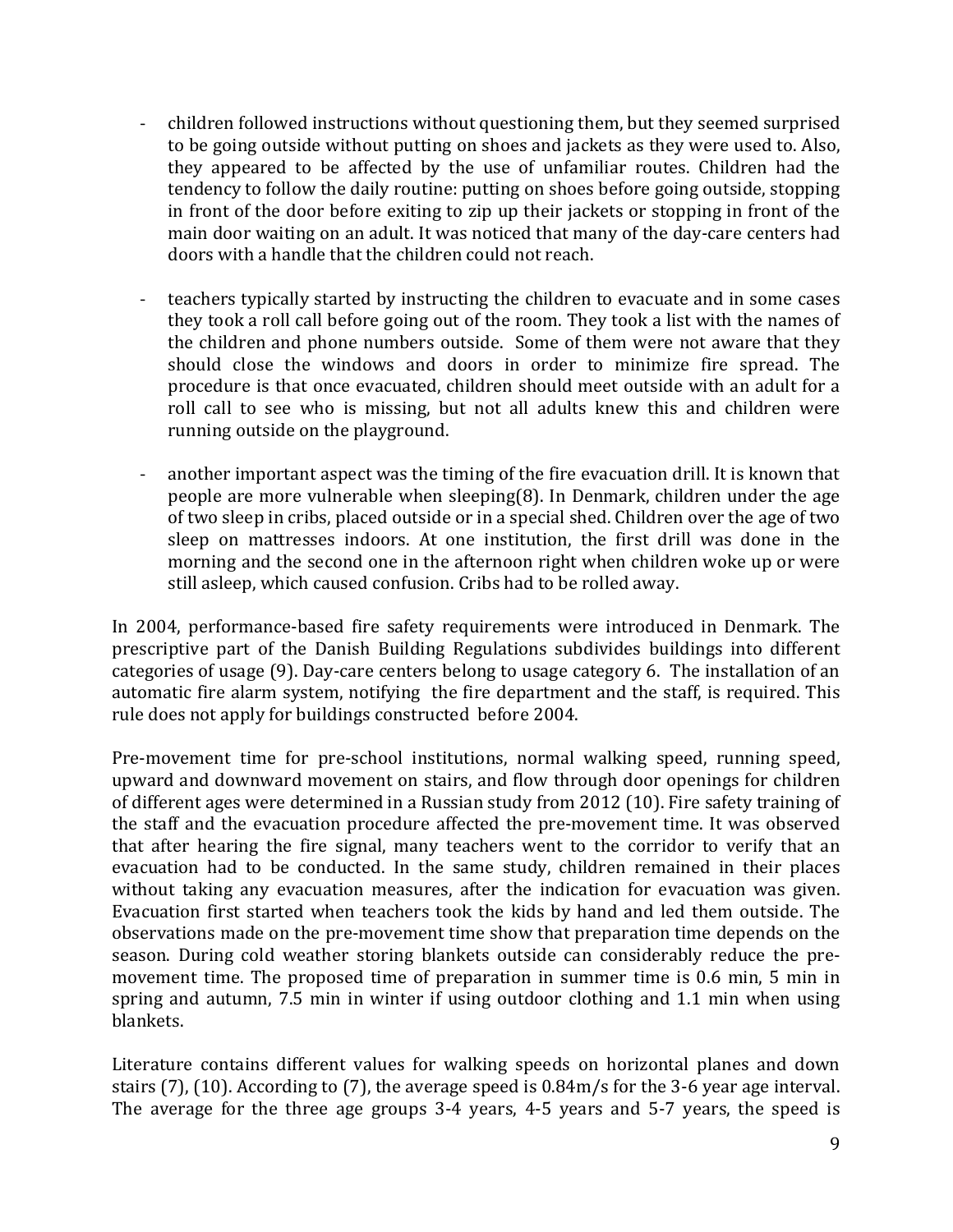$0.83$ m/s,  $(10)$ , concluding that even if the children's age intervals are different, the average horizontal walking speeds are comparable. In the case of average speed for walking downstairs, the results are hard to compare because of different conditions: the usage of stairs, geometry, handrail and children's age.

| Age Groups  | Average<br>horizontal<br>[m/s] | Average<br>downstairs<br>[m/s]                     | References |
|-------------|--------------------------------|----------------------------------------------------|------------|
| $0-2$ years | 0.60                           |                                                    |            |
| 3-6 years   | 0.84                           | Depending on type<br>of stairs<br>0.13, 0.38, 0.58 | (7)        |
| 3-4 years   | 0.77                           | $\overline{\phantom{0}}$                           |            |
| 4-5 years   | 0.85                           | 0.66                                               | (10)       |
| 5-7 years   | 0.86                           | 0.73                                               |            |

**Table 3 ‐ Comparison between results from two different drills**

In some buildings housing pre-school institutions, the staircases are designed for adults and are not equipped with railing on both sides and this impedes children's movement (10). 

One study found that the staff was poorly trained with respect to fire evacuation (11). 100% of the teachers from one school were not aware about the fire safety system at their institution. 69% of the staff failed to follow the valid evacuation procedure.

Data was gathered during semi-unannounced evacuation drills in Copenhagen (12), where 127 children between 0 and 6 years old were involved. The conclusion of the article is that the evacuation drill was age dependent  $-$  older children were rushing out meanwhile the young ones seemed to be more confused. Features that caused a evacuation delay included:

- children could not open doors;
- in many cases there was no automatic audio alarm system but the evacuation was initiated using verbal warning.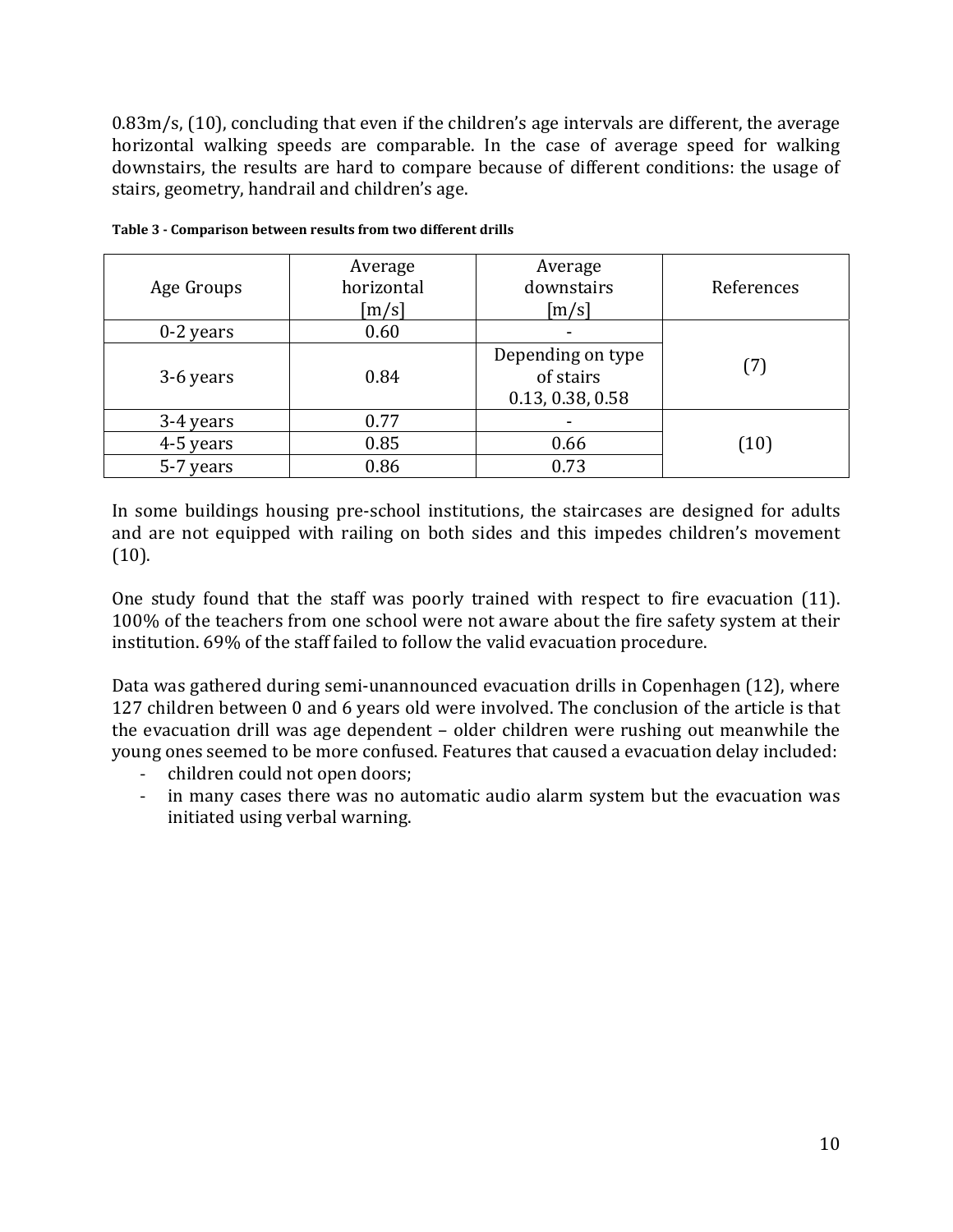### **Child Development**

Child behavior and development milestones are assessed to play a role in evacuation situations. The focus of the studies presented here are children between 12 and 36 months.

Child development could be defined as how a child becomes able to do more complicated tasks as he is getting older (13). Stages in children development can be observed in Table 4:

|  |  |  | Table 4 - Children's skills |  |
|--|--|--|-----------------------------|--|
|--|--|--|-----------------------------|--|

| Skill     | Examples:                                                                   |                  |  |  |  |
|-----------|-----------------------------------------------------------------------------|------------------|--|--|--|
|           | gross motor                                                                 | stand, walk, run |  |  |  |
| Physical  | eat, dress, play, write<br>fine motor                                       |                  |  |  |  |
| Language  | speaking, understanding others and communication                            |                  |  |  |  |
| Cognitive | learning, understanding, problem-solving, remembering                       |                  |  |  |  |
| Social    | interacting with others, relationships with family,<br>friends or teachers. |                  |  |  |  |

Development milestones are a set of skills or tasks specific at some age that most of the children can do between an age intervals as shown in Table  $5$ , (14).

**Table 5 ‐ Development milestones**

| Age<br>[months] | Skill         | Definition                                            |  |  |  |  |
|-----------------|---------------|-------------------------------------------------------|--|--|--|--|
|                 | gross motor   | walks alone, walks up stairs with help                |  |  |  |  |
| $12 - 18$       |               | may show dependence on primary caregiver does not     |  |  |  |  |
|                 | psychological | respond well to sharp discipline and does not respond |  |  |  |  |
|                 |               | to verbal persuasion and scolding                     |  |  |  |  |
| $18 - 24$       |               | runs stiffly,                                         |  |  |  |  |
|                 | gross motor   | comes downstairs on bottom or abdomen                 |  |  |  |  |
|                 |               | walks up and down steps, both feet on each step,      |  |  |  |  |
| $24 - 30$       | gross motor   | runs headlong                                         |  |  |  |  |
|                 |               | speaks 50 or more words                               |  |  |  |  |
|                 | language      | has vocabulary of 300 words.                          |  |  |  |  |

### **Fire Building Regulation and Educational System**

Building fire regulations are an important factor determining the fire safety of day-care centers. The primary objective of these regulations is to prescribe requirements related to design and maintenance of the fire safety performance. The focus will be on the usage category for day-care centers, fire safety installations for these institutions, staff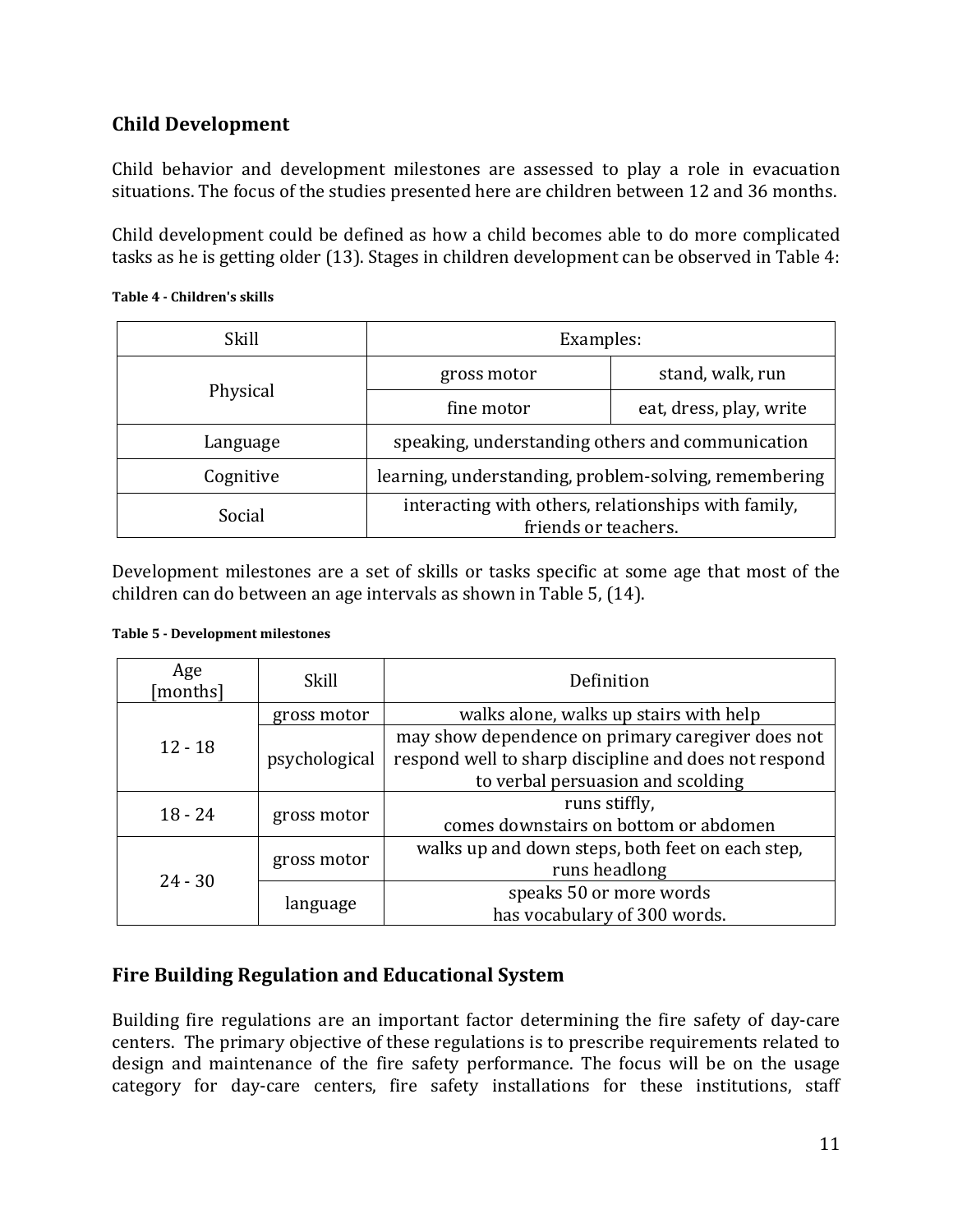instructions, and fire drills. The regulations of three different countries are discussed below: 

### **Denmark**

In Denmark, day-care centers are classified in usage Category 6 according to Building Regulation  $(9)$ , that is defined as building sections for day time and some case night time where the people which are occupying the building need help to evacuate themselves to a place of safety. For this category, an automatic fire alarm system, that warns the staff only is mandatory, but this regulation applies only for buildings that are built after 2004. This is why many day-care centers in Denmark do not have any alarms, warning systems or smoke detectors. Additionally is not mandatory for the day-care institutions to perform evacuation exercises or fire drills (8), (9). As for the educational system in Denmark, parents begin to enroll their children from the age of 6 months in day-care facilities.

In the year 2004, Denmark replaced prescriptive fire regulations with performance based codes—which gives building designers more freedom in terms of number of exits, fire system etc.

### **United States**

The Rules for the Licensing of Child Care Facilities, provided by Maine Department of Health and Human Services – USA (which is the authority having jurisdiction in that state), specify that at least once a month fire evacuations drills must be conducted for all the children and adults present, using at least two means of exits and also that the fire drills should be recorded for further inspections. Also the National Fire Protection Association's Life Safety Code® (NFPA 101) sets requirements that should be followed by new and already existing day-care institutions. Depending on the construction type and the building height, sprinkler systems might be required.

### **Adult‐child ratio in U.S./Canada/Romania**

The adult-child ratio varies in different countries. An adult-child ratio depending on the type of day-care facility is defined in the United States:

- family day-care homes: 1:6 and should be not more than two children incapable of self preservation,
- group day-care homes: 2:12 children and there should not be more than three children incapable of self-preservation  $(15)$ ,  $(1)$ .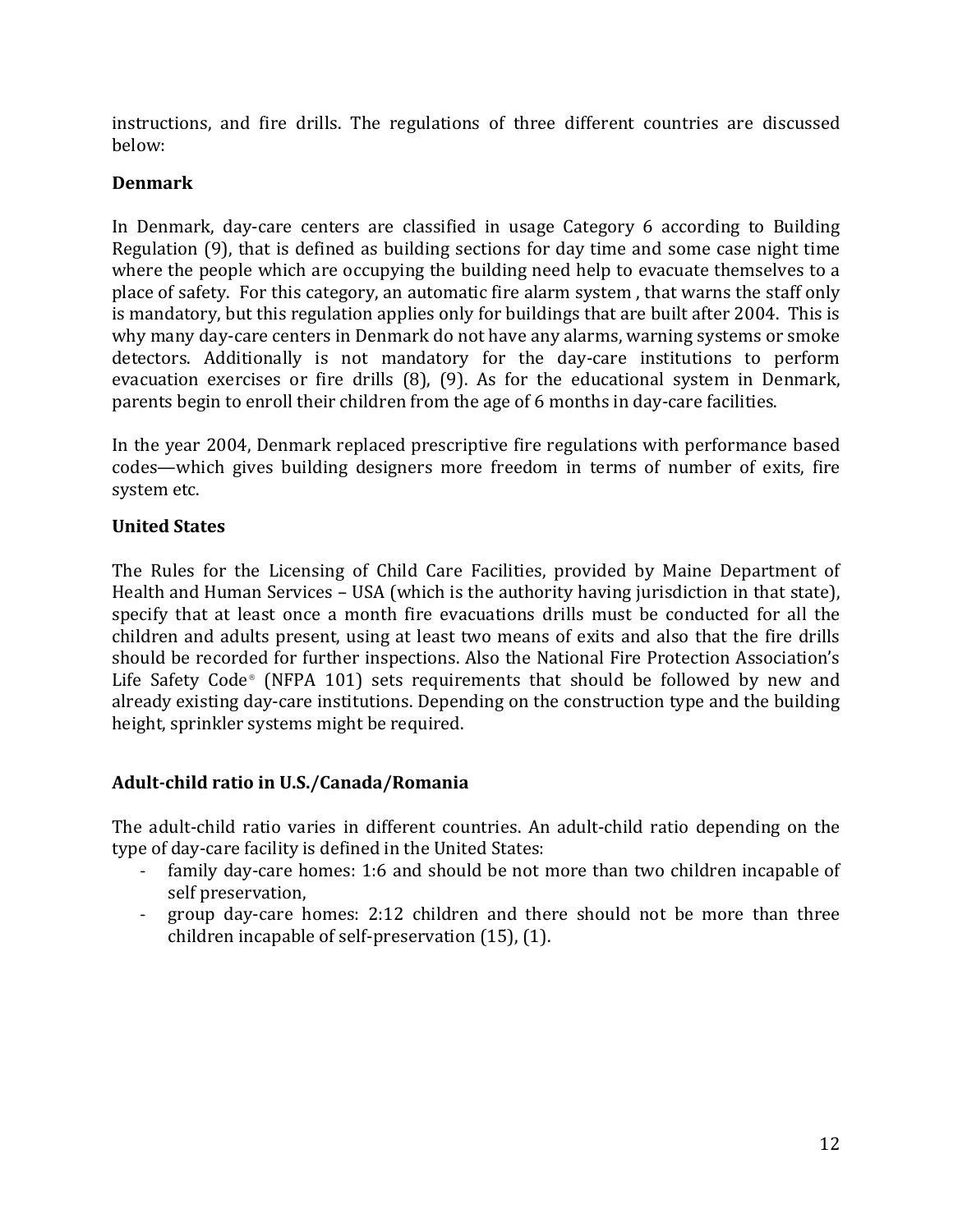In Canada, staff members from the day-care facility are to be instructed with his/her responsibilities in case of a fire before beginning work and a fire drill is conducted at least once in a month  $(16)$ . In addition, the staff numbers and group size that are required are shown in Table 6:

| Adult<br>Children |              | Children's age   |
|-------------------|--------------|------------------|
| At least 1        | - b          | $>18$ months     |
| At least 2        | <sup>0</sup> |                  |
| At least 1        | 4            |                  |
| At least 2        |              | $\leq$ 18 months |

#### **Table 6 ‐ Adult‐child ratio Canada**

In Romania (17), children are divided under age consideration and the adult-child ratio is:

| Adult | Children | Children's age   | <b>Observations</b>   |
|-------|----------|------------------|-----------------------|
|       |          |                  | maximum of 7          |
|       |          | $<$ 12 months    | children in one class |
|       |          | 12 $-24$ months  | maximum 9             |
|       |          |                  | children in one class |
|       |          | $24 - 36$ months | maximum 9             |
|       |          |                  | children in one class |

**Table 7 ‐ Adult‐child ratio Romania**

# **Method**

In the current chapter the method used to develop and distribute the questionnaire is described. The questionnaire was distributed amongst people working at day-care centers as well as child development specialists from the following countries: USA, Canada, Denmark, Germany and Romania. The goal was to determine at what age children can be considered capable of self-preservation.

### **Questionnaire**

In order to get answers to the research questions, a questionnaire with 13 questions was developed. The questionnaire was evaluated by a psychologist, specialized in children development, from Lund University, Sweden and the panel members of the NFPA's Fire Protection Research Foundation Project Technical Panel. Two sets of questionnaires were developed: one aiming at workers in day-care institutions- Appendix A and second for the psychologists - Appendix B.

The questionnaire was translated into German, Danish, French, Spanish, and Romanian.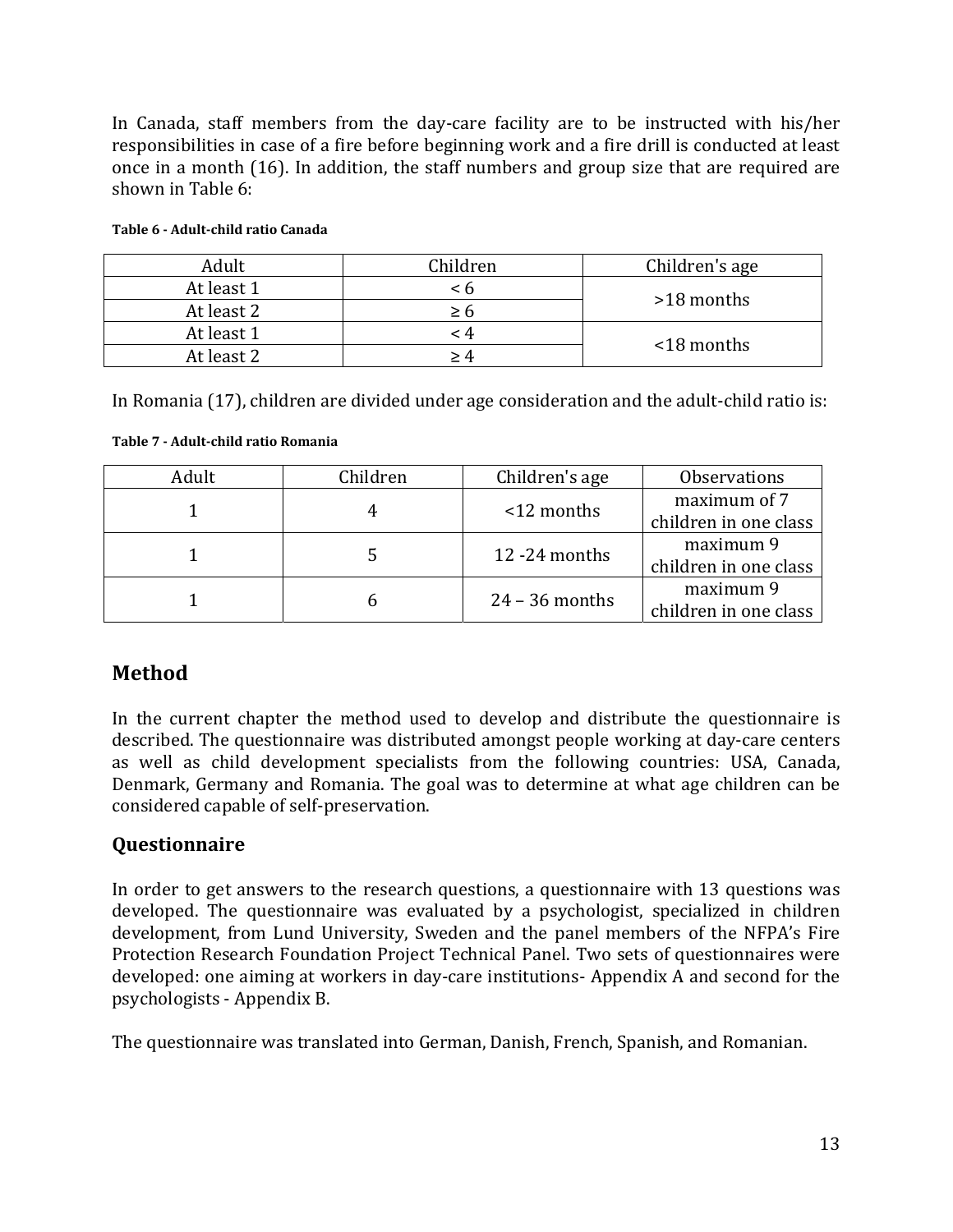### **Participants and distribution**

The invitation to participate to the web based questionnaire was through email contacts (Appendix C). The questionnaire was aimed at professionals working in day-care centers, having experience in working with kids on one hand and also for experts in child development, such as: psychologists or physical therapists, which have rather theoretical knowledge. 

The questionnaire was distributed in the following countries: United States, Canada, Denmark, Germany, Spain and Romania; through social network groups for child-care, University teachers from the department of Psychology and email addresses from day-care centers' websites. 

A total number of 87 participants answered the questionnaire. In the following, the term *teacher* refers to a professional working in a day-care center, having experience with children, and *expert* refers to a professional working in children development. Because of different professional experience, most of the responses given by teachers and by experts are different, that is why a term of "total" is added to take into consideration both opinions. Because of the unequal number of answers given by the teachers/experts or by country, also are mentioned the percentage and the number of participants who have answered. The term *mean* refers to the average value and term *mode* refers to the value which was most used.

Not all of the participants responded to all the questions. Categorizing them by their profession: 62 teachers and 25 experts participated in this study. 26 participants were working in USA, 14 in Germany, 26 in Denmark, 10 in Romania and 11 in different countries such as: Canada  $(4)$ , Japan $(1)$ , UK $(2)$ , Australia $(1)$  and Spain  $(3)$ , see Figure 1.



**Figure 1 ‐ Number of professionals that responded to the questionnaire**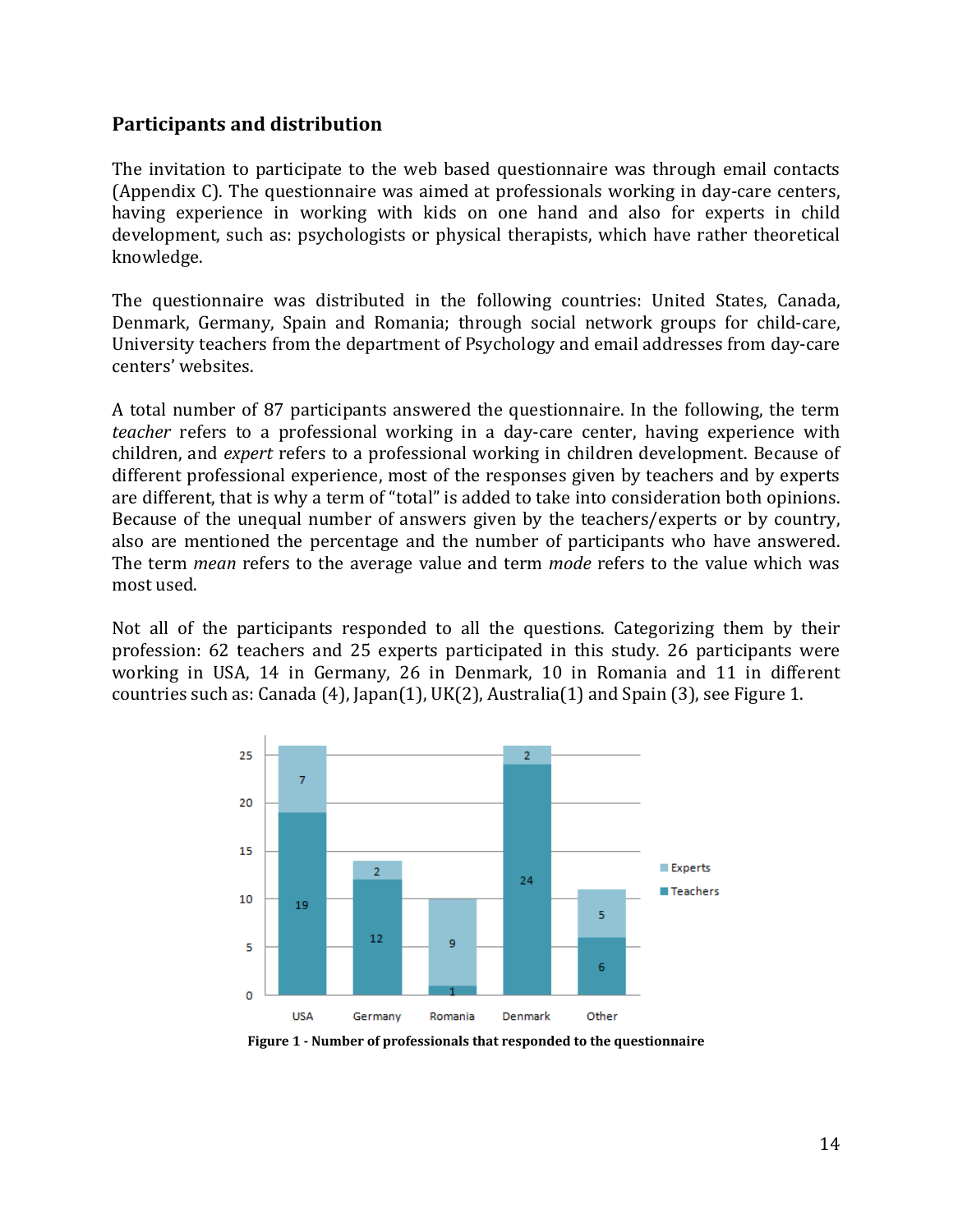

Figure 2 shows the participating teachers' and experts' experience with education and knowledge in growth and development of infants, toddlers and preschoolers.

**Figure 2 ‐ Participants' experience**

### **Results and discussion**

In this chapter, the results from the answers of the questionnaire are shown and discussed, comparing the answers given by the teachers and experts, the results from different countries and total results.

The results were classified by the profession of the participants and the country where they are working. The number of participants varied for the different countries. The displayed answers are restricted to countries that have more than 10 teacher participants (USA, Denmark, Germany) and more than 7 expert participants (USA, Romania).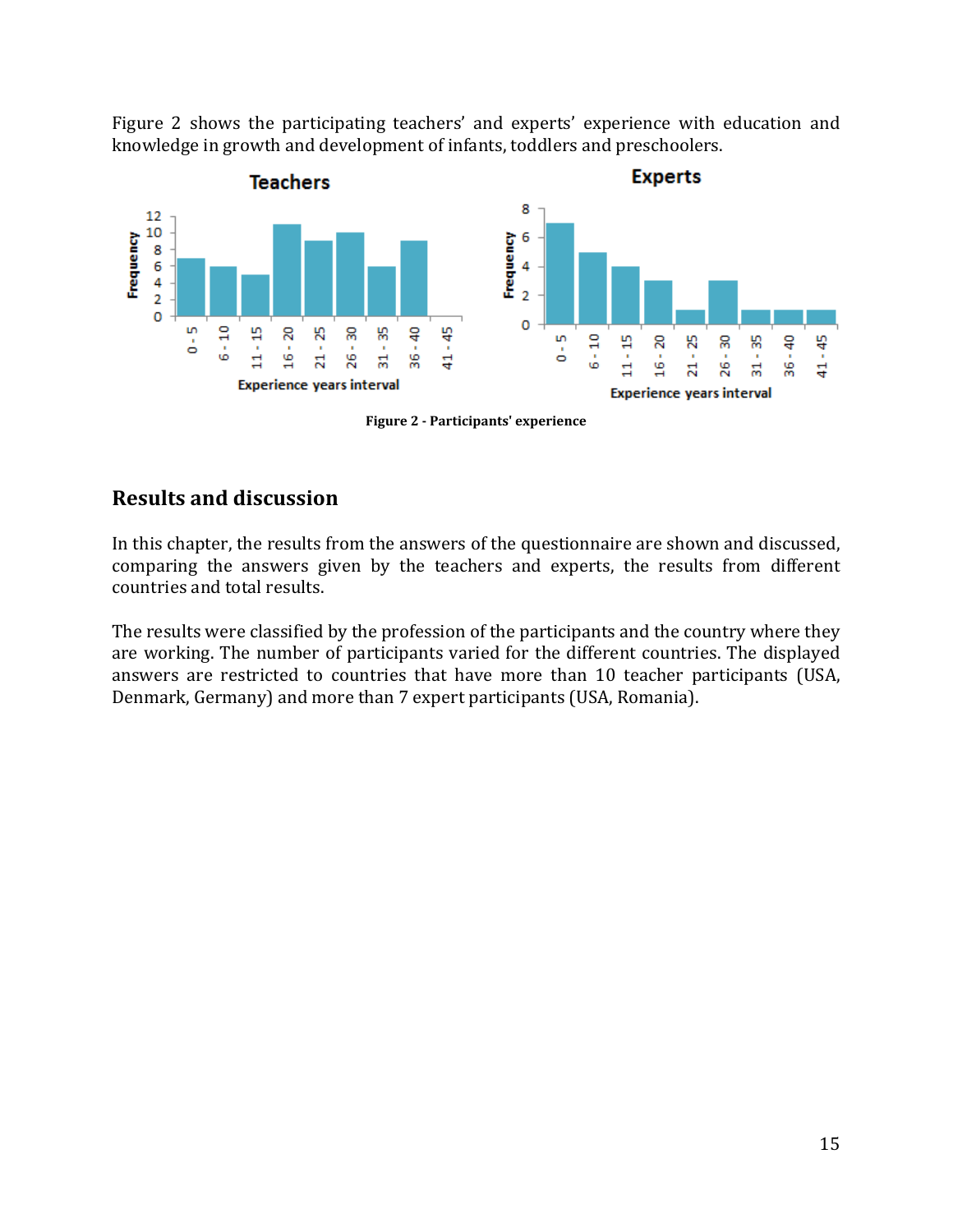As it can be seen in Figure 3, the majority of the teachers believe that most of children can understand and follow simple instruction by the age of  $36$  months  $("30-36$  months"), meanwhile 56% of the experts believe that they can by age of 30 months. Combining both opinions, it can be concluded that the majority of children can follow simple instructions by the age of 36 months.

In Figure 4 it can be observed that over 50% of teachers from USA and Germany believe that the majority of children are able to follow simple instructions by the age of 30 months. Similarly to the teachers' opinion the majority of experts from USA, Denmark and Germany answered by the age of 30 months see Figure 5. Meanwhile the teachers from Denmark have answered ">36 months" and those from Germany "<24 months".



**Figure 3 ‐ Teachers and experts ‐understand and follow simple instructions**



**Figure 4– Teachers ‐ understand and follow simple instructions**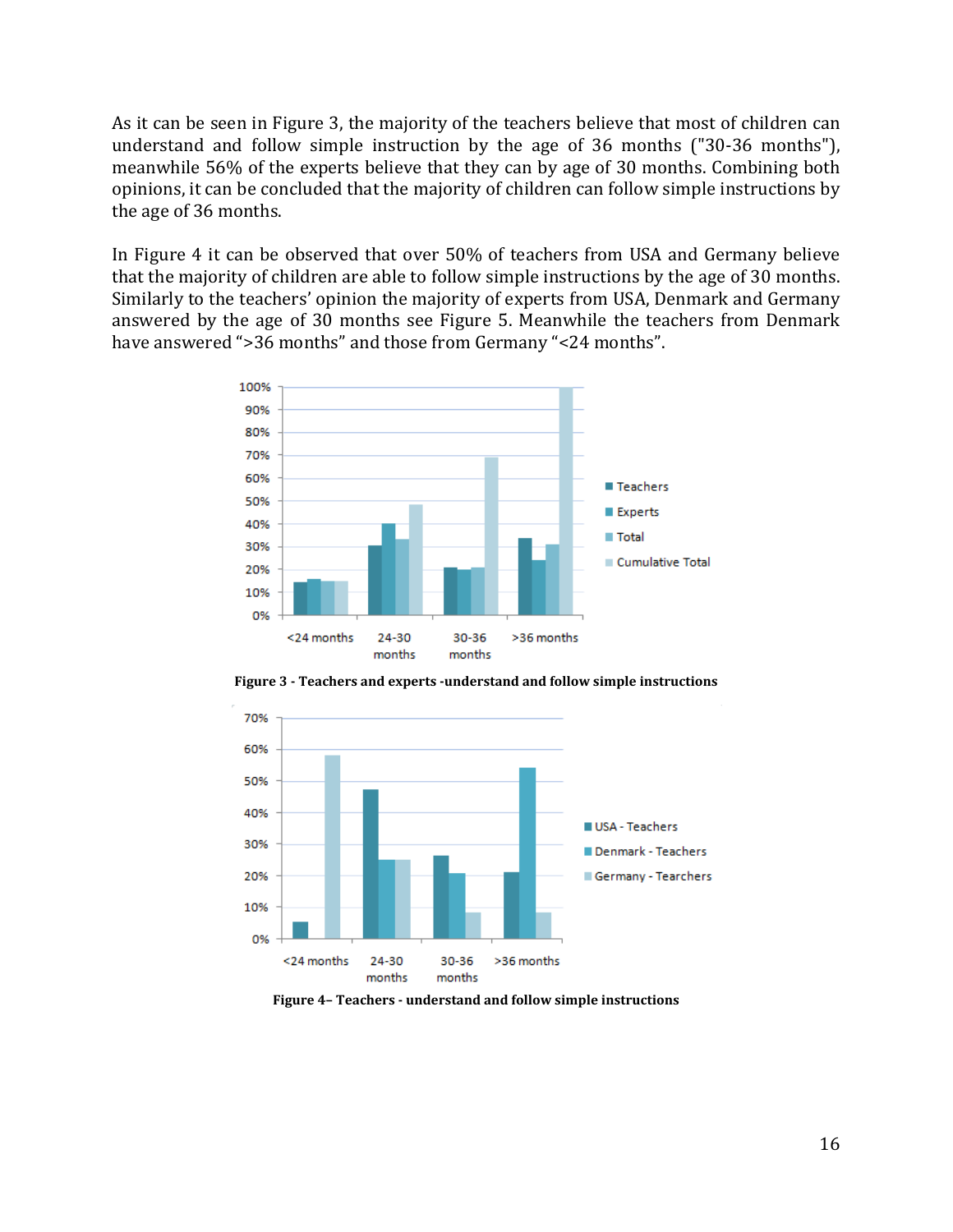

**Figure 5– Experts ‐understand and follow simple instructions**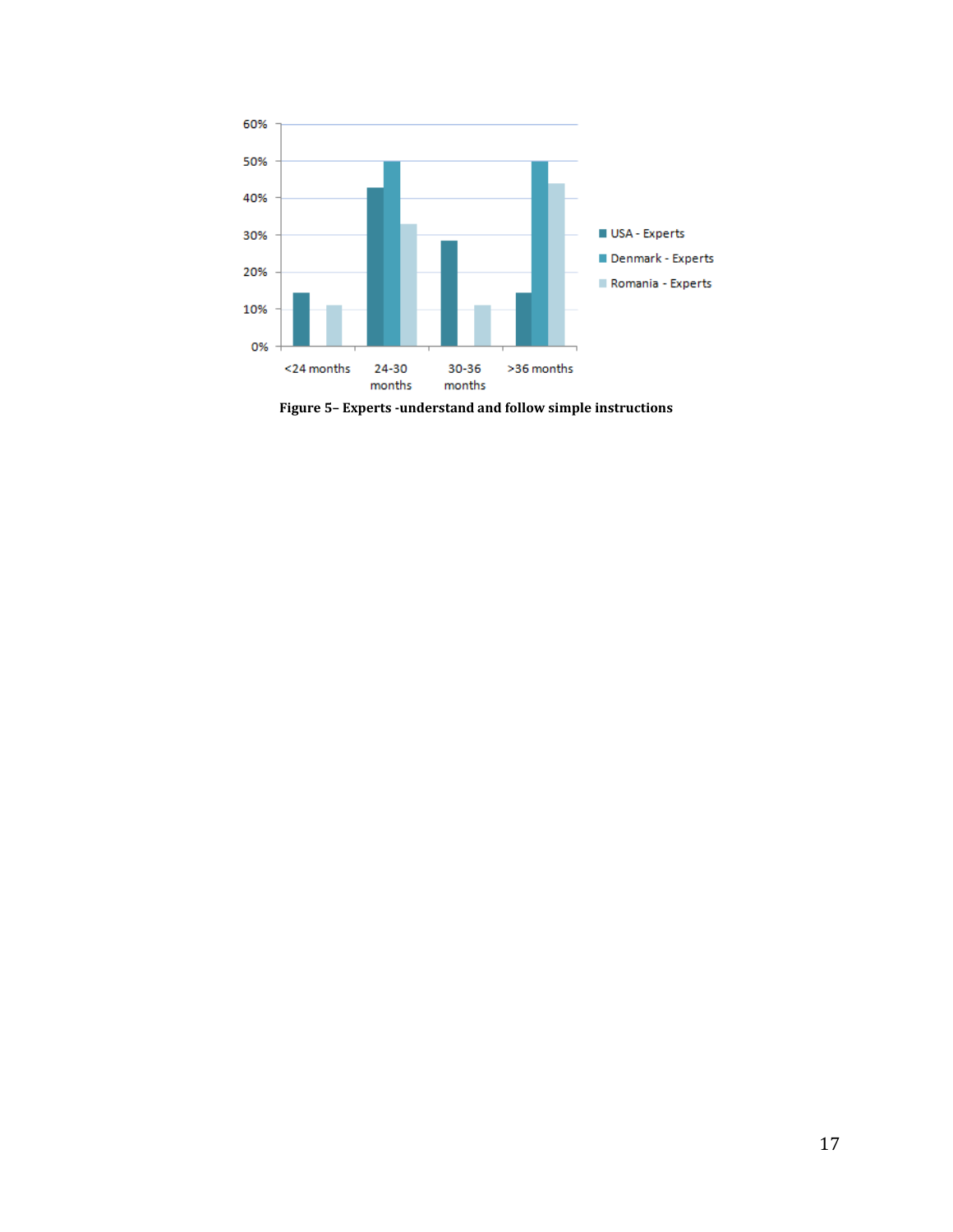In Figure 6 it can be observed that  $69\%$  of teachers consider that the majority of children under 24 months are able to walk on a horizontal surface without any physical support, instead, 44% of the experts consider by the age of 30 months. After the cumulative calculation, taking into consideration the teachers' and experts' opinion, the majority answer is "<24 months".

100% of teachers from Germany believe that the majority of children are able to walk alone before the age of 24 months also smaller majorities of US and Danish teachers say before 24 months. The majority of experts from USA and Denmark consider that children are able to walk by the age of 30 months, see Figure 7 and Figure 8.







**Figure 7– Teachers ‐ walk without any physical support on a horizontal surface**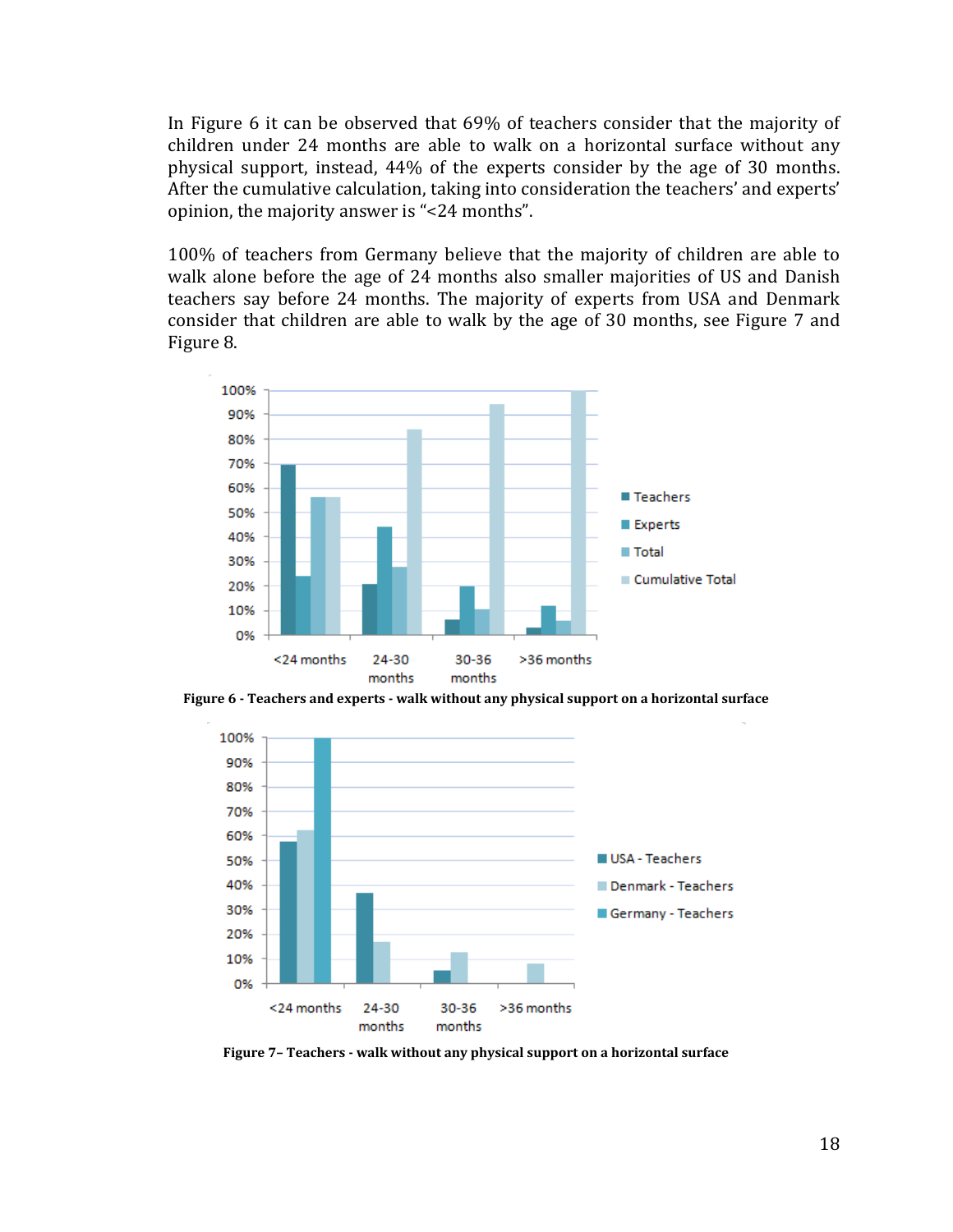

**Figure 8– Experts ‐ walk without any physical support on a horizontal surface**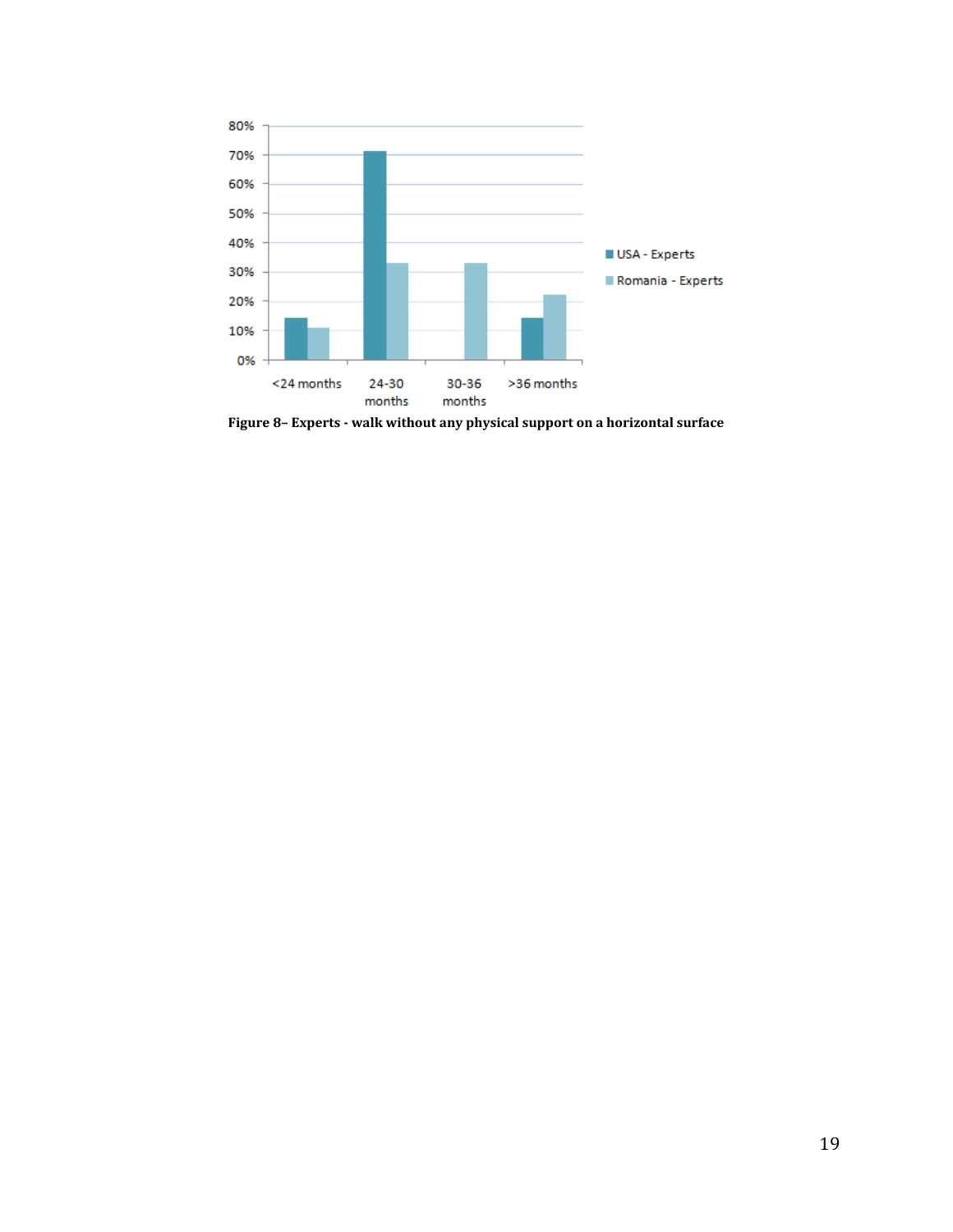Teachers consider that by the age of 30 months (24-30 months) and experts by age of 36 months that children are capable of walking down stairs (Figure 10 and 11). The cumulative calculation shows that the majority of children are able to walk down stairs without support or using the hand rail by the age of 30 months, see (Figure 9). The ability of children to walk down the stairs is relevant in case of a fire evacuation for day-care centers located at higher levels of a building.







**Figure 10 ‐ Teachers ‐ walk down the stairs**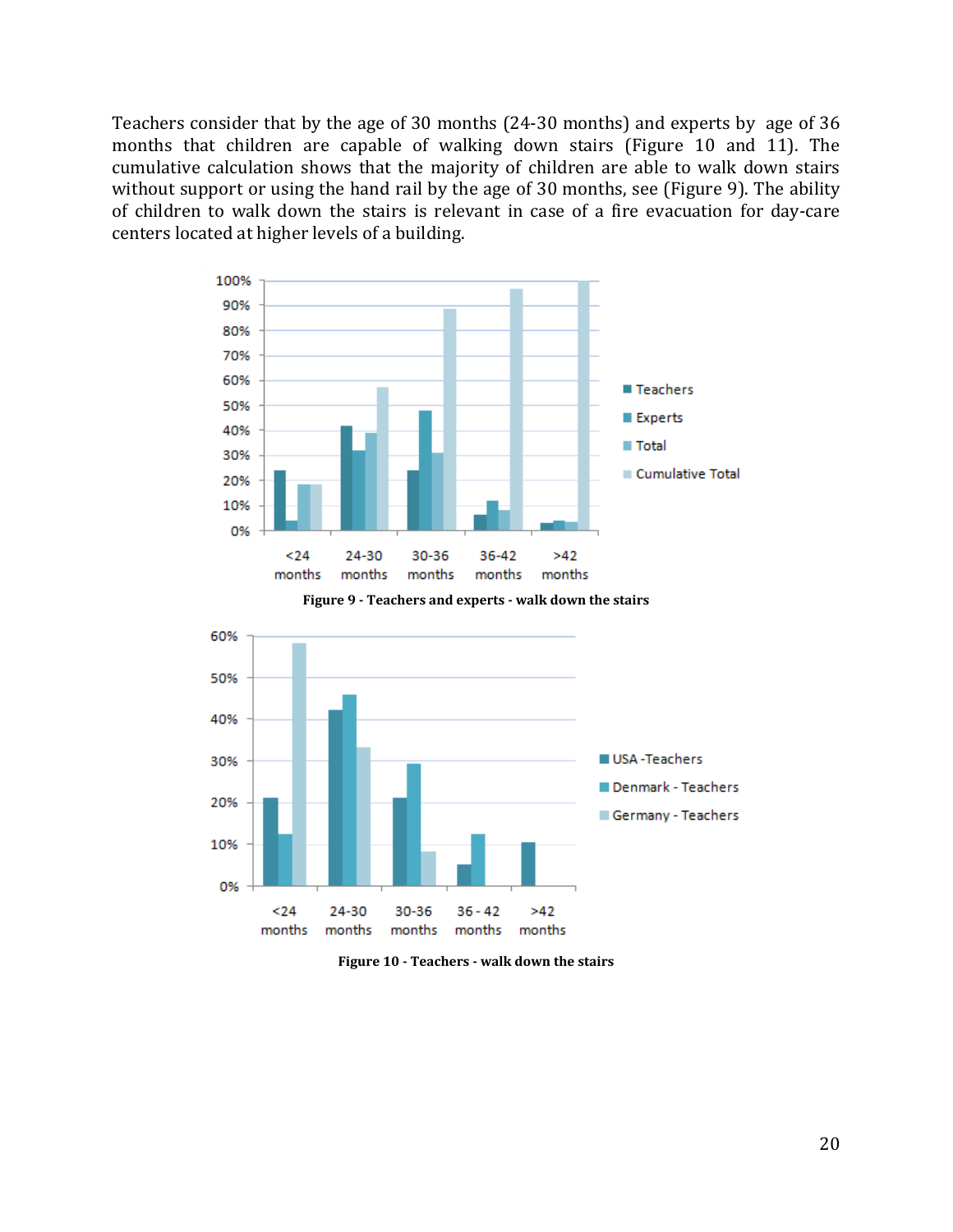

21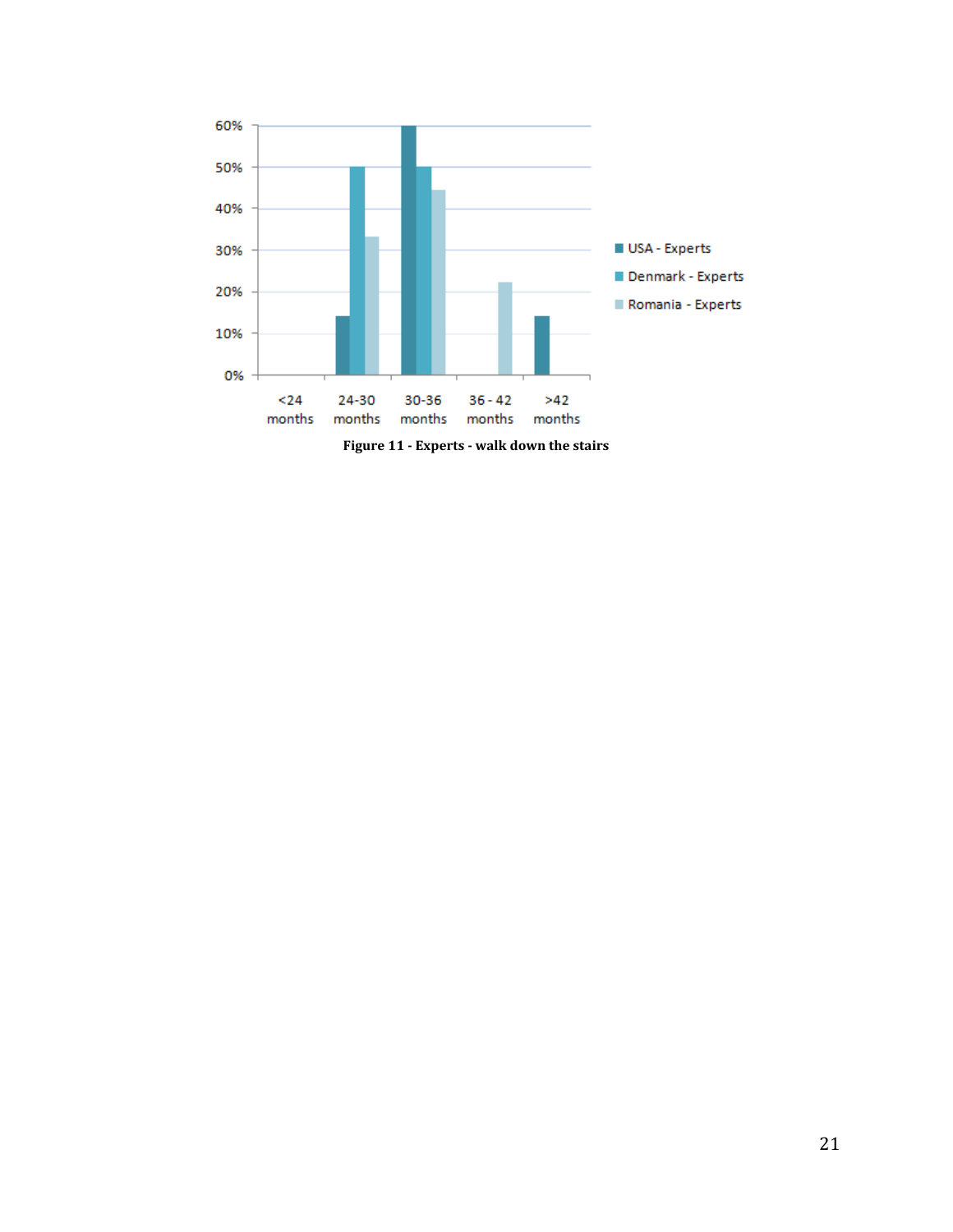Regarding children's reaction to unusual events (i.e., not becoming upset), the results from the teachers' answers cannot be generalized, Figure 12. 29  $%$  of the teachers think that children can react without being upset in case of a fire evacuation between 24 and 30 months, 21% believe between 30-36 months and 21% believe between 36 and 42 months. The majority of the experts believe that by the age of 42 months, children can react without being upset in case of an emergency (Figures 12-14).

One participant commented that children's reactions depend on the adult behavior and state of mind. Many teachers react excitedly during fire drills, causing the children to become upset and excited. When teachers are calm, the children tend to behave calmly as well. 



**Figure 12‐ Teachers and experts ‐ children's reaction**

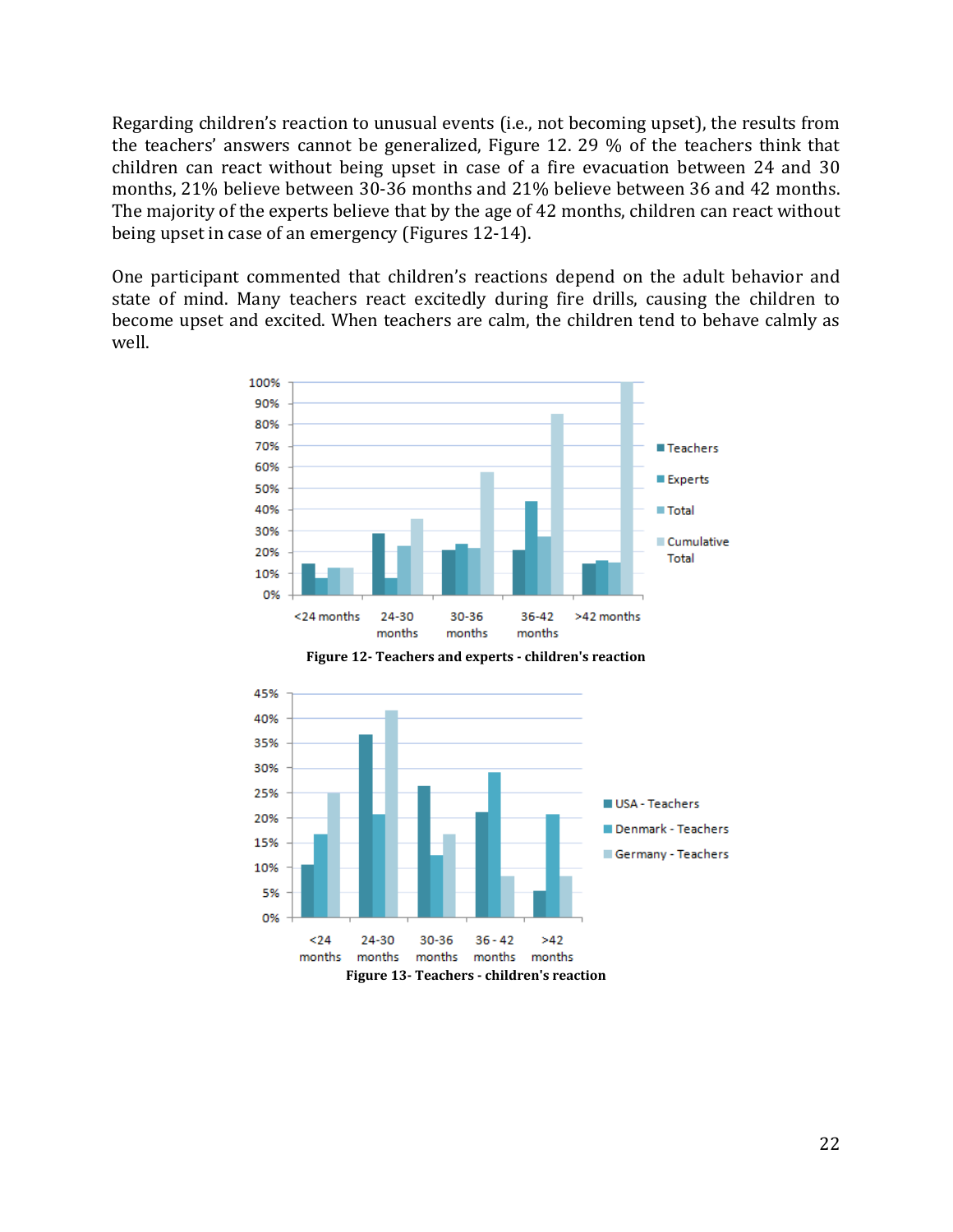

**Figure 14 ‐ Experts ‐ children's reaction**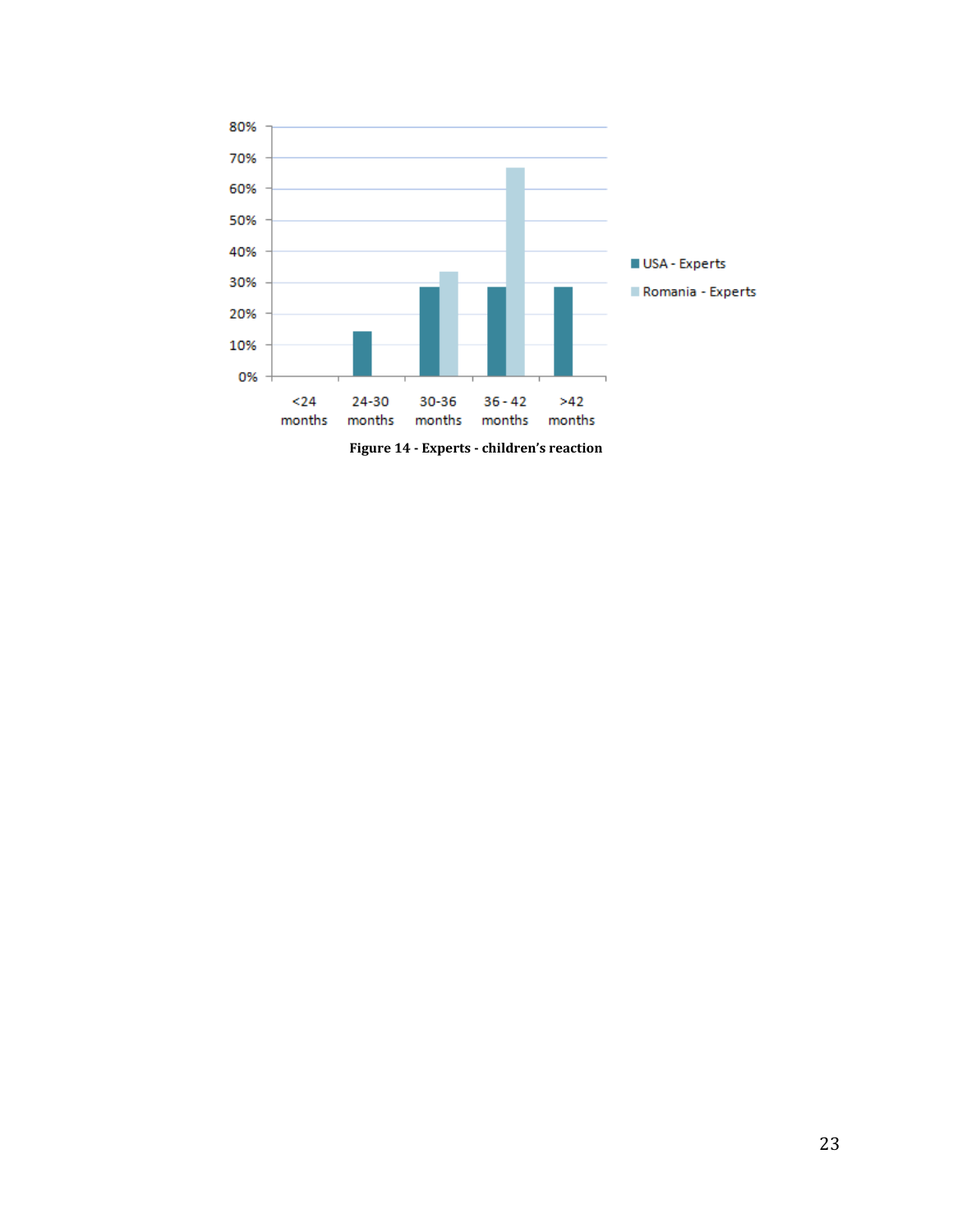Table 8 shows the recommended adult-child ratio. Younger children need more assistance and care during a normal day, but also in case of an emergency. Also this ratio directly affects the evacuation process and time. In the following table, it can be observed the recommended ratios between adults and children in day-care centers. To make a comparison, the answers are divided by participant's profession and their country of occupation. The table shows both the mean value and the mode for each category. As can be seen, teachers from Germany suggest a larger ratio for all age intervals, for example: for children under 18 months  $-1:4$  and for children more than 36 months  $-1:10$   $-$  using the mean values. The smallest ratios are suggested by experts from US 1:3 for younger children and  $1:7$  for older children  $-$  using the mean values.

|                                                        |                  | <b>USA</b>     |                |                | Denmark            |                | Germany        |                 | Romania |                |      |                |
|--------------------------------------------------------|------------------|----------------|----------------|----------------|--------------------|----------------|----------------|-----------------|---------|----------------|------|----------------|
| Per 1 adult                                            | Teachers<br>[17] |                | Experts<br>[7] |                | Teachers<br>$[19]$ |                | Experts<br>[2] | Teachers<br>[8] |         | Experts<br>[2] |      | Experts<br>[9] |
| Descriptive<br><b>Statistics</b>                       | Mean             | Mode           | Mean           | Mode           | Mean               | Mode           | Mean           | Mean            | Mode    | Mean           | Mean | Mode           |
| Number of<br>children<br>under 18<br>months            | 3.18             | 3              | 3.14           | 4              | 3.32               | $\overline{4}$ | 2.5            | 4.25            | 5       | 3.5            | 3.33 | $\overline{2}$ |
| Number of<br>children<br>between<br>18 to 24<br>months | 4.41             | $\overline{4}$ | 3.43           | $\overline{4}$ | 3.95               | 3              | 3.5            | 5.25            | 5       | $\overline{4}$ | 3.67 | $\overline{2}$ |
| Number of<br>children<br>between<br>24 to 30<br>months | 5.53             | 6              | 4.29           | $\overline{4}$ | 4.74               | $\overline{4}$ | 3.5            | 6.25            | 7       | 4.5            | 5.33 | 4              |
| Number of<br>children<br>between<br>30 to 36<br>months | 6.41             | 6              | 4.71           | $\overline{4}$ | 5.68               | 6              | 3.5            | 7.38            | 10      | $\overline{7}$ | 6.44 | $\overline{4}$ |
| Number of<br>children<br>over 36<br>months             | 8.53             | 8              | 7.14           | 10             | 7.55               | 8              | 6              | 10.13           | 10      | 8              | 8.33 | 5              |

#### **Table 8 ‐ Recommended adult‐child ratio**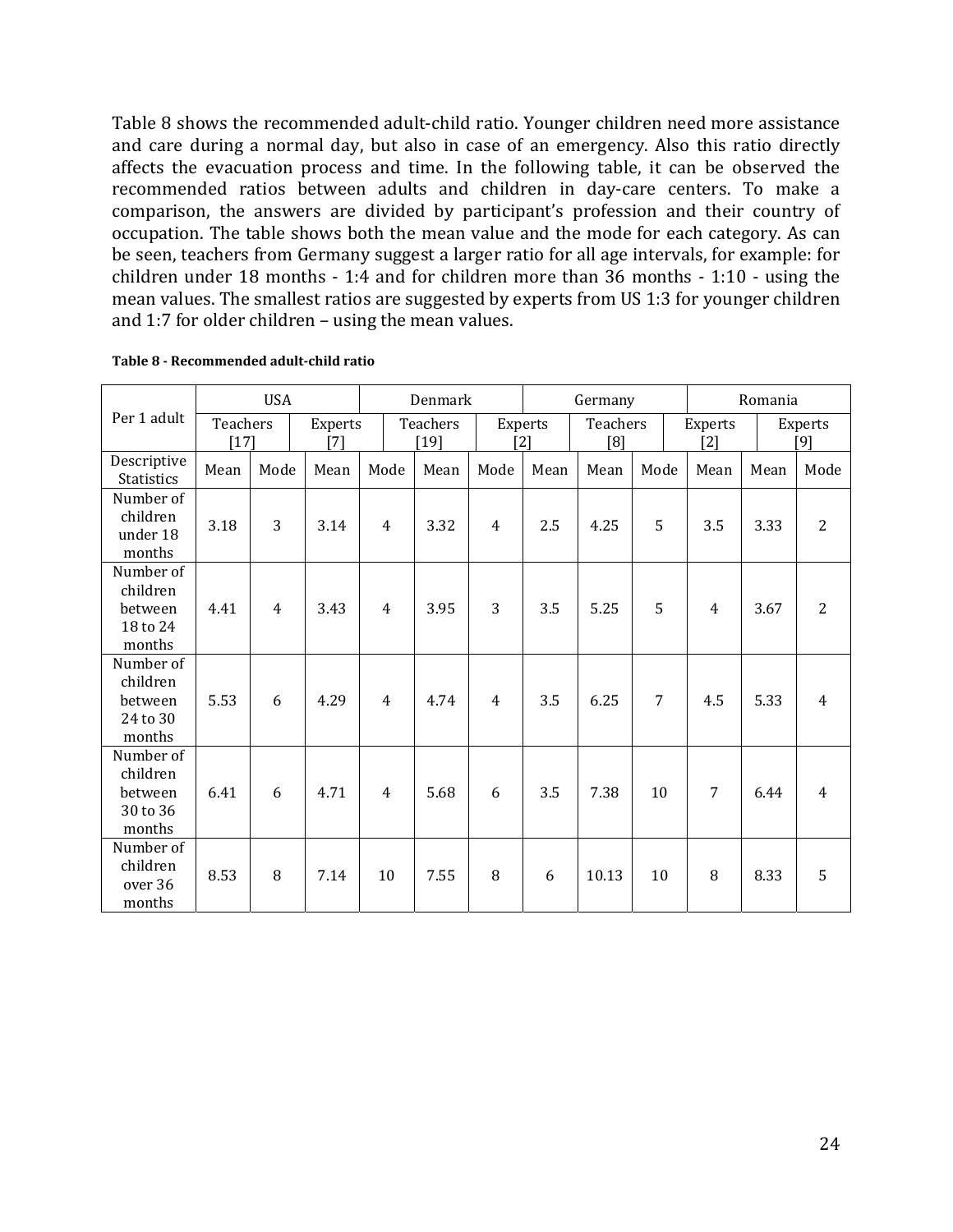An important remark made by one of the participants is that during the day, the normal prescriptive ratio between children and adults is not always met. This happens mostly in the early morning, when part of the staff hasn't arrived yet to work or in the late afternoon when some of them have left. In Table 5 can be observed that actual ratios in the day-care centers suggested by the German teachers are larger than the ones from US and Denmark for all age intervals.

| Country                                                      | <b>USA</b>        |      | Denmark |      | Germany |      |
|--------------------------------------------------------------|-------------------|------|---------|------|---------|------|
| <b>Descriptive Statistics</b>                                | Mean              | Mode | Mean    | Mode | Mean    | Mode |
| Number of children<br>under 18 months per 1<br>adult         | 3<br>3.94<br>3.62 |      |         | 4    | 6.38    | 6    |
| Number of children<br>between 18 to 24<br>months per 1 adult | 5.08              | 4    | 4.31    | 4    | 7.75    | 6    |
| Number of children<br>between 24 to 30<br>months per 1 adult | 5.80              | 4    | 4.94    | 4    | 8.50    | 8    |
| Number of children<br>between 30 to 36<br>months per 1 adult | 7.50              | 10   | 6.17    | 5    | 9.63    | 10   |

**Table 5 ‐ Actual ratios between adults and children**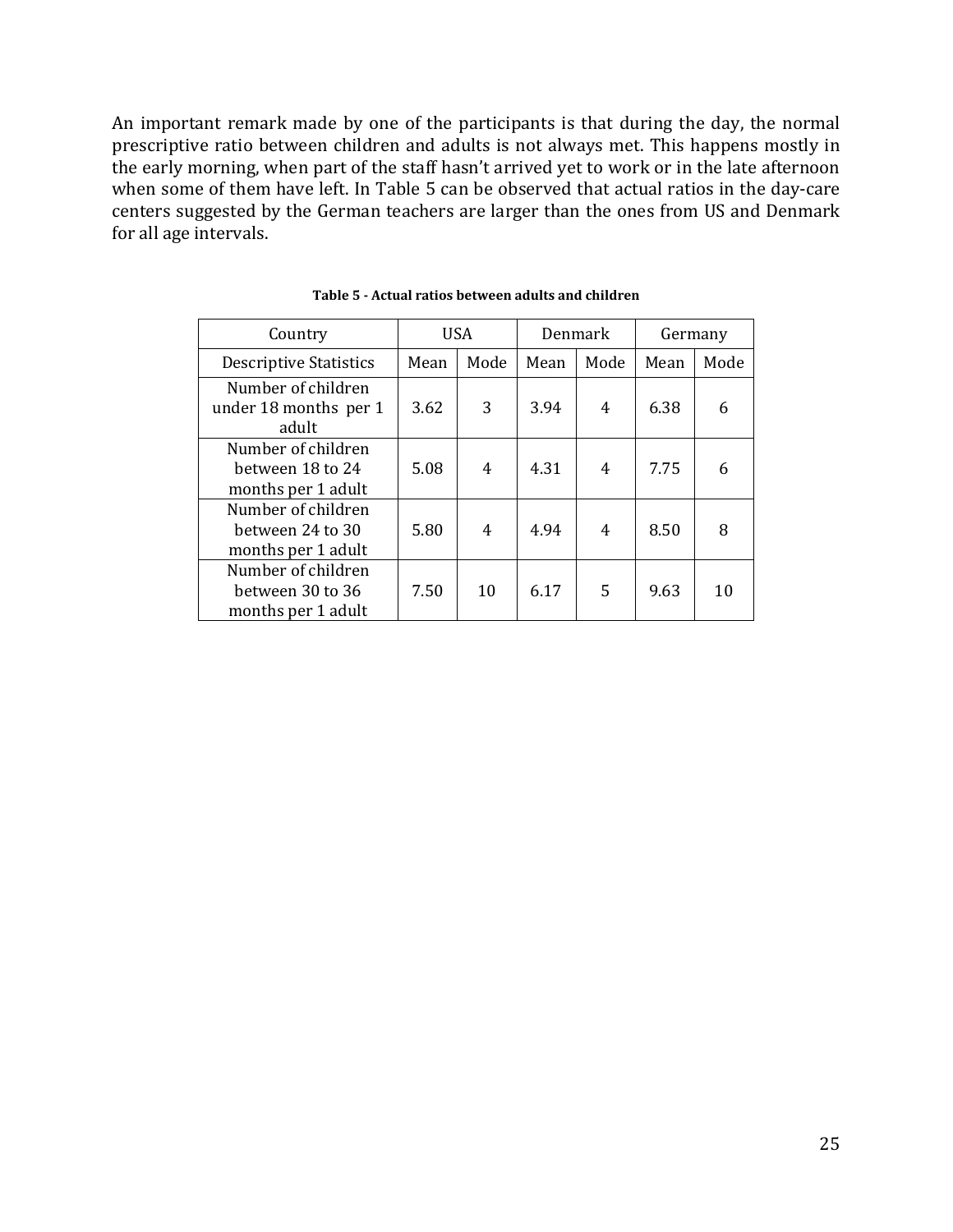The largest share of the teachers are able to assist in the evacuation of a facility carrying one child and holding another child's hand at the same time, Figure 15. An observation made by a participant in the survey is that the most common reason that the staff prefers to carry children from younger groups (0 to 3 years) is because children have a very slow or an insecure walking speed, and in some cases adults prefer to speed up the evacuation.



**Figure 15 ‐ Assisting evacuation**

Children in day-care centers are used to routines and follow the daily rules. Teachers  $(45%)$  have an optimistic opinion that children react the same when an unfamiliar escape route is used, but experts  $(67%)$  don't have the same opinion, see Figure 16.



**Figure 16 – Teachers and experts – unfamiliar escape route**

Teachers  $(70%)$  and experts  $(42%)$  believe that children can take instruction from other adults whom they are not familiar with, see Figure 17. But in the same time almost as many experts (37%) do not agree with this statement.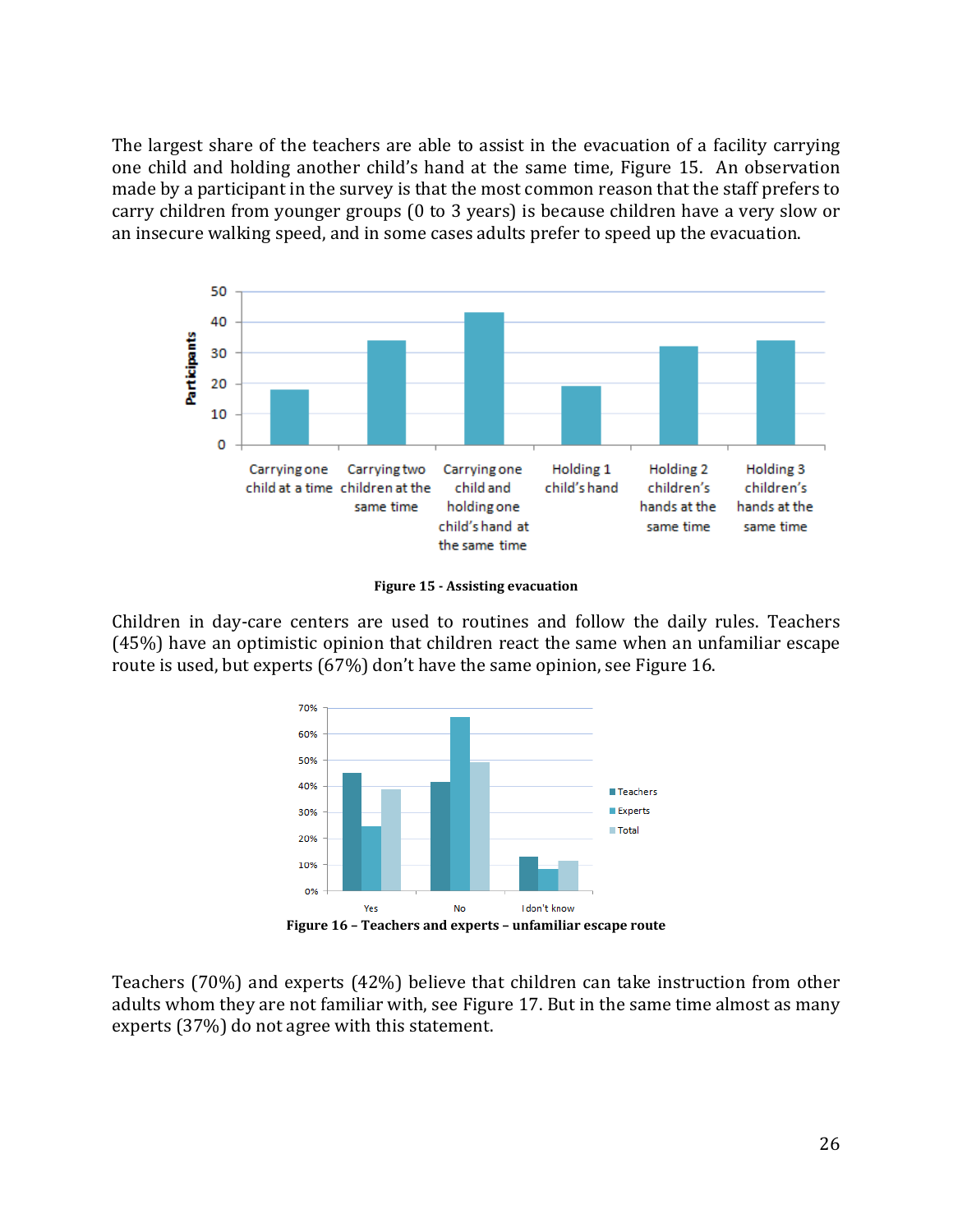

**Figure 17 ‐ Teachers and experts ‐ instructions**

Fifteen percent of the day-care centers represented by the staff who answered the questionnaire do not have a fire alarm system and almost 21% of them don't have the daycare room located at the ground floor, see Figure 18. These two conditions can result in a dramatically increased total evacuation time (8).



**Figure 18 – Safety in day‐care centers**

Five of 16 participants from Denmark, which represents around 8% of the total respondents, reported that the institutions where they are working don't have a fire alarm system. This might be because of the fire regulations, which are mandatory only for new buildings. In the same country, 9 of 12 participants answered that the day-care room is not located at the ground floor. Meanwhile in Germany all the answers were positive for the two questions.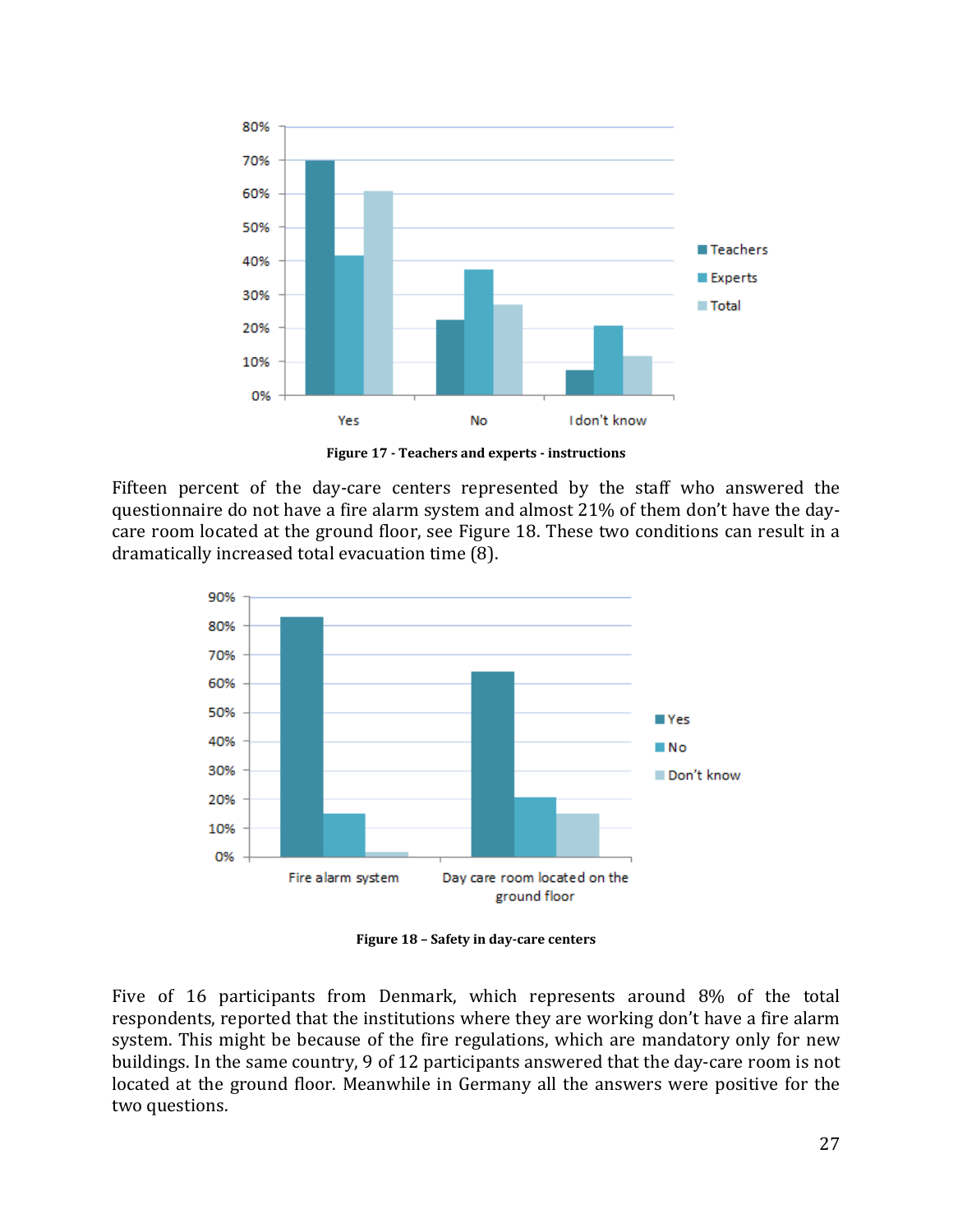| Country                       | <b>USA</b><br>17 |             | Denmark |      | Germany |      |
|-------------------------------|------------------|-------------|---------|------|---------|------|
| <b>Descriptive Statistics</b> | Mean             | Mode   Mean |         | Mode | Mean    | Mode |
| Staff training for evacuation | 3.35             |             | 0.71    |      | 1.3     |      |
| Fire drills                   | 9.06             | 12          | 0.95    |      | 0.5     |      |

**Table 6 ‐ Number of fire drills and staff training events in previous year**

Table 6 shows that the amount of staff training is larger for USA day-care teachers compared with the European countries. The same observation can be made in regard to fire drills. This can be explained by the different fire regulations.

In Denmark, the authorities seem to be afraid to perform fire drills because they might harm and create confusion among children. Fire drills only for the day-care staff are preferred (8).

But even if the code in the United States emphasize that fire drills are mandatory once a month, the mean results shows that not all of the surveyed day-care centers follow the rule.

### **Conclusion**

The goal of the presented study was primarily to investigate through a questionnaire, distributed in several countries among teachers and early childhood experts, the selfpreservation capacity in pre-school children. The second purpose was to create an overview regarding young children behavior in case of an evacuation, adult/children ratio, fire alarm system in day-care institutions, stuff training and fire drills.

A total of 87 participants answered an online survey which collected data for this project, 62 teachers and 25 experts from the USA, Germany, Denmark, Romania, and Canada. 

The work has the following findings:

- when between 30-36 months, children are considered capable of understanding and following simple instructions.
- when children are less than 24 months old, they are expected to walk on a horizontal plane without assistance.
- when between 24 -30 months they are expected to walk down the stairs.

Regarding children's behavior in case of an emergency, teachers and experts have differing opinions. The largest share of teachers answered "24-30 months", while the experts answered "36-42 months", to the question concerning the age at which children will not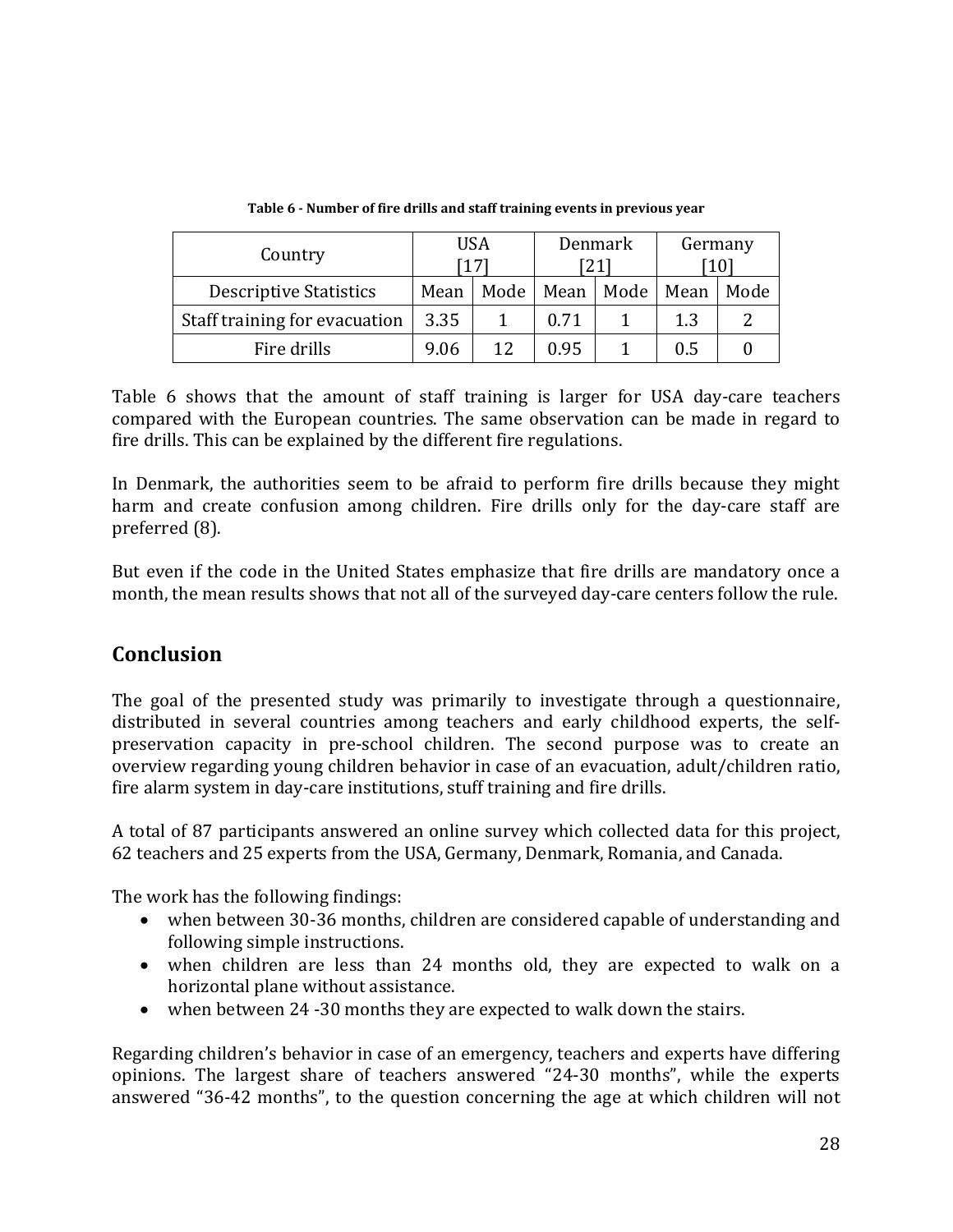become upset by unusual events. The reason for this difference is the practical vs. theoretical experience which the two profession categories have.

When looking at the adult-child ratio, there is a clear difference between children's age groups, with young children needing extra assistance during an evacuation procedure from staff members by carrying or hand holding. This shows the importance of there being enough adults present in order to help children to evacuate.

A big difference between countries was found with respect to the fire alarm systems installed, the training of the staff and number of executed fire drills. A change within the fire regulations and guidelines would be needed in order to change the situation in Europe.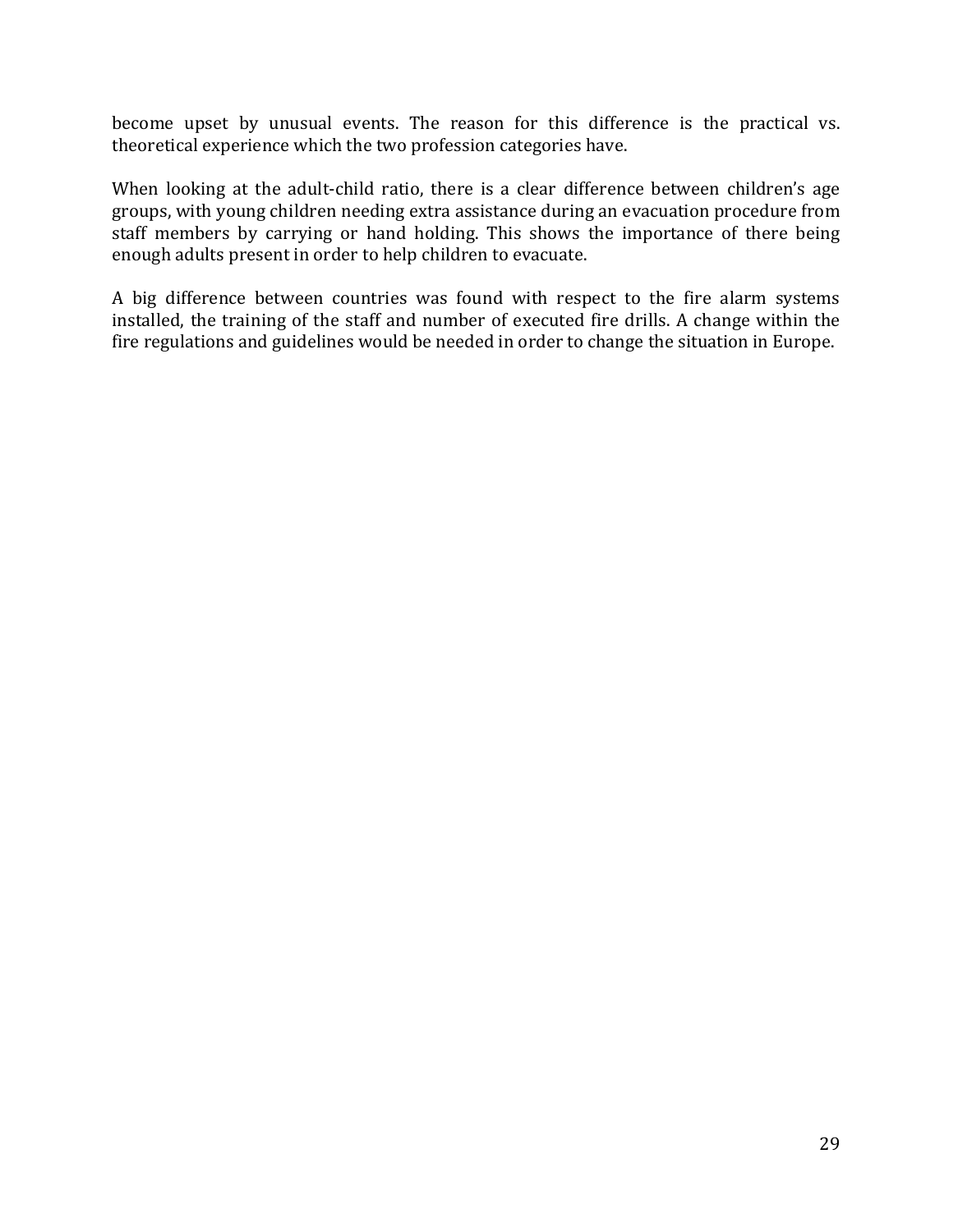# **Appendix A – Questionnaire day‐care center**

1. What country do you work in?

\_\_\_\_\_\_\_\_\_\_\_\_\_\_\_\_\_\_\_\_\_\_\_\_\_\_\_\_\_\_\_\_\_\_\_\_\_\_\_\_ 

\_\_\_\_\_\_\_\_\_\_\_\_\_\_\_\_\_\_\_\_\_\_\_\_\_\_\_\_\_\_\_\_\_\_\_\_\_\_\_\_ 

- 2. How many years of experience do you have working in early childhood development?
- 3. At what age (in months) can the majority of children understand and follow simple instructions from the staff in case of evacuation? (Ex: "Everyone line up and follow me out!")

 $\Box$ <24 months

 $\Box$ 24-30 months

 $\Box$ 30-36 months

 $\square$ >36 months

4. At what age (in months) can the majority of children walk without any physical support on horizontal surface? (Ex: not holding hands or not being carried)

 $\Box$ <24 months

 $\Box$  24-30 months

 $\Box$ 30-36 months

 $\square$ >36 months

5. When are the majority of children able to walk down the stairs alone or using the hand rail? (Ex: not crawling or scooting or sliding up or down stairs)

 $\Box$ <24 months

 $\Box$  24-30 months

 $\Box$ 30-36 months

 $\Box$ 36-42 months

 $\square$ >42 months

6. At what age do the majority of children react without being upset (Ex: crying, screaming, running) in case something is out of their regular schedule?

 $\Box$ <24 months

 $\Box$  24-30 months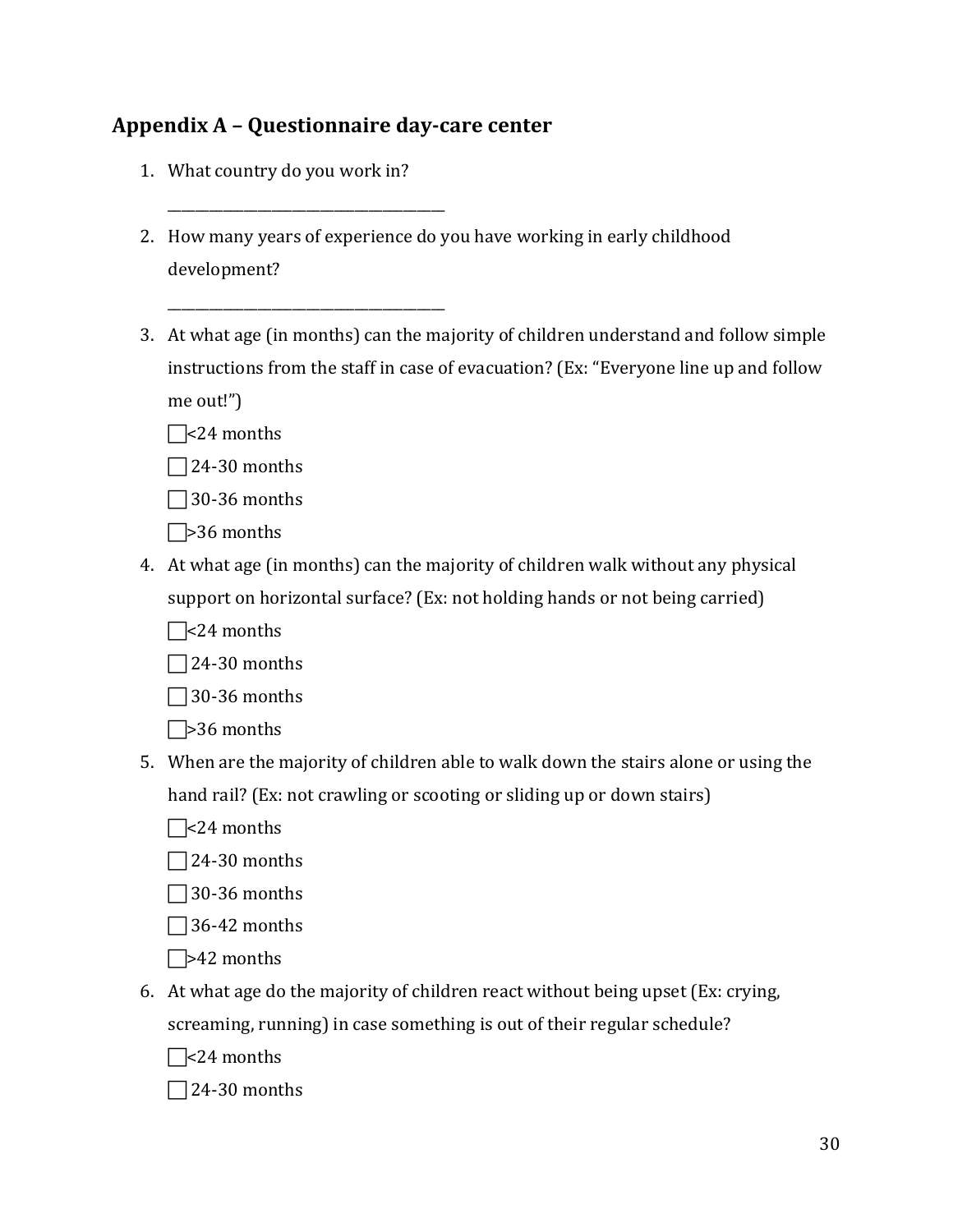$\Box$ 30-36 months

 $\Box$ 36-42 months

 $\square$ >42 months

- 7. In your professional opinion, what should be the recommended ratio between adults and children? (for all age groups) Number of children under 18 months per 1 adult\_\_\_\_ Number of children between18 to 24 months per 1 adult Number of children between 24 to 30 months per 1 adult Number of children between 30 to 36 months per 1 adult Number of children over 36 months per 1 adult
- 8. What are the actual ratios between adults and children in your workplace? Number of children under 18 months per 1 adult\_\_\_\_ Number of children between 18 to 24 months per 1 adult Number of children between 24 to 30 months per 1 adult Number of children between 30 to 36 months per 1 adult Number of children over 36 months per 1 adult\_\_\_\_\_
- 9. In which of the following ways would you be able to assist in the evacuation of a facility (check as many as apply):

 $\Box$ Carrying one child at a time

 $\Box$ Carrying two children at the same time

 $\Box$  Carrying one child and holding one child's hand at the same time

 $\Box$ Holding 1 child's hand

 $\Box$ Holding 2 children's hands at the same time

 $\Box$ Holding 3 children's hands at the same time

10. In the case that an unfamiliar escape route is used, in your professional opinion, will children react the same as they do to a familiar escape route? (Ex: if primary escape route is blocked or unavailable could the children use fire escape stairs, alternative stair cases, etc.)

 $\Box$ Yes

 $\square$ No

 $\Box$ I do not know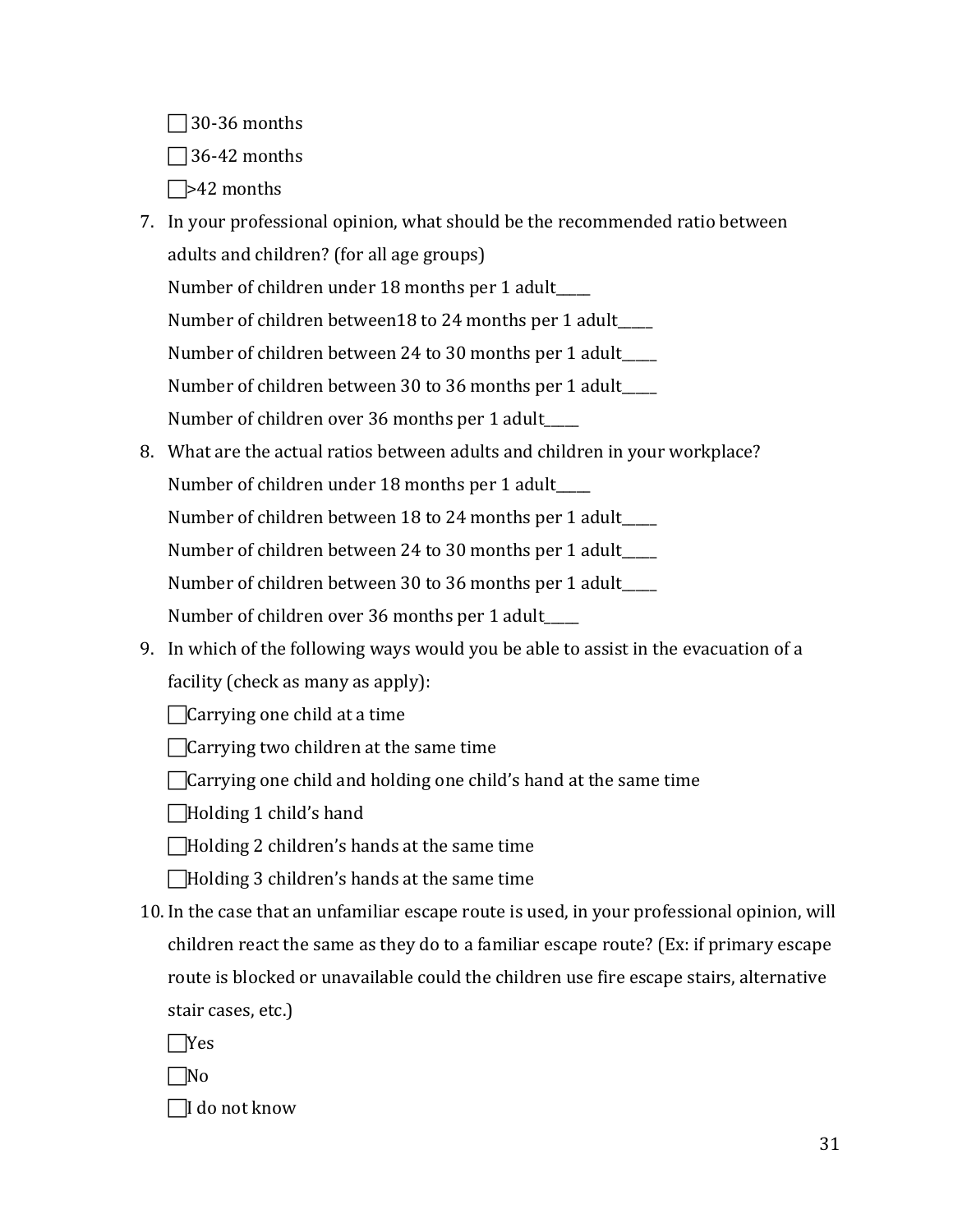11. In your professional opinion, would children take instructions from other adults whom they are not familiar with? (Ex: parents of other children, firefighters)?

 $\Box$ Yes

 No 

 $\Box$  I do not know

12. At your workplace do you have:

|               | Yes | No | Don't know |
|---------------|-----|----|------------|
| Fire alarm    |     |    |            |
| system        |     |    |            |
| Day-care      |     |    |            |
| room located  |     |    |            |
| on the ground |     |    |            |
| floor         |     |    |            |

13. How many fire drills or staff training for evacuation did you have at your workplace within last year:

| Staff training |  |
|----------------|--|
| for evacuation |  |
| Fire drills    |  |

Thank you for your assistance with this survey project!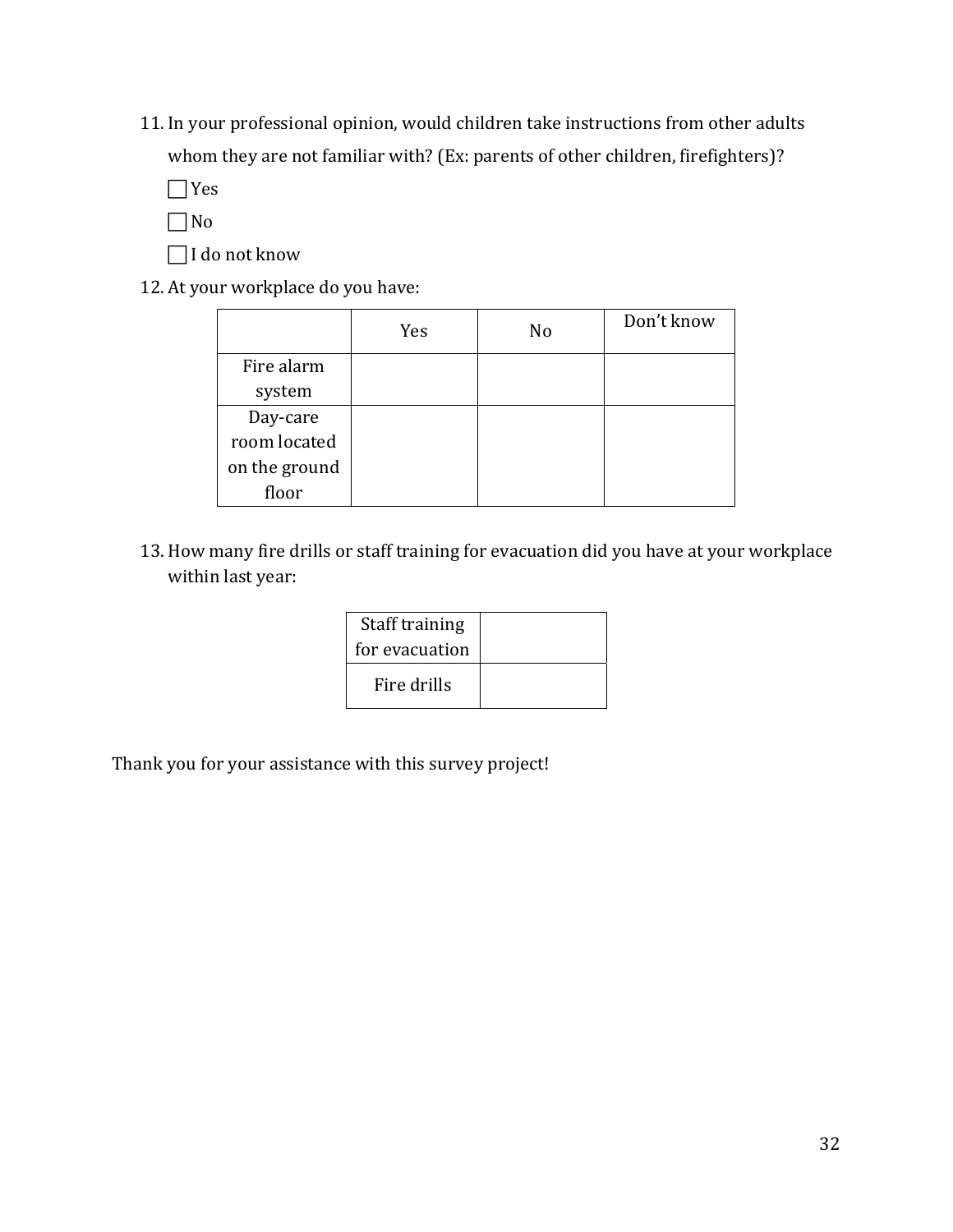# **Appendix B – Questionnaire for children development experts**

- 1. What country do you work in?
- \_\_\_\_\_\_\_\_\_\_\_\_\_\_\_\_\_\_\_\_\_\_\_\_\_\_\_\_\_\_\_\_\_\_\_\_\_\_\_\_\_\_ 2. How many years of experience do you have working in early childhood development?

\_\_\_\_\_\_\_\_\_\_\_\_\_\_\_\_\_\_\_\_\_\_\_\_\_\_\_\_\_\_\_\_\_\_\_\_\_\_\_\_\_\_ 3. At what age (in months) can the majority of children understand and follow simple instructions from the staff in case of evacuation? (Ex: "Everyone line up and follow me out!")

 $\Box$ <24 months

 $\Box$  24-30 months

 $\Box$ 30-36 months

 $\square$ >36 months

4. At what age (in months) can the majority of children walk without any physical support on horizontal surface? (Ex: not holding hands or not being carried)  $\Box$ <24 months

 $\Box$  24-30 months

 $\Box$  30-36 months

 $\Box$ >36 months

5. When are the majority of children able to walk down the stairs alone or using the hand rail? (Ex: not crawling or scooting or sliding up or down stairs)  $\Box$ <24 months

 $\Box$  24-30 months

 $\Box$ 30-36 months

 $\Box$ 36-42 months

 $\Box$ >42 months

6. At what age do the majority of children react without being upset (Ex: crying, screaming, running) in case something is out of their regular schedule?

 $\Box$ <24 months

 $\Box$  24-30 months

 $\Box$ 30-36 months

 $\Box$ 36-42 months

 $\Box$ >42 months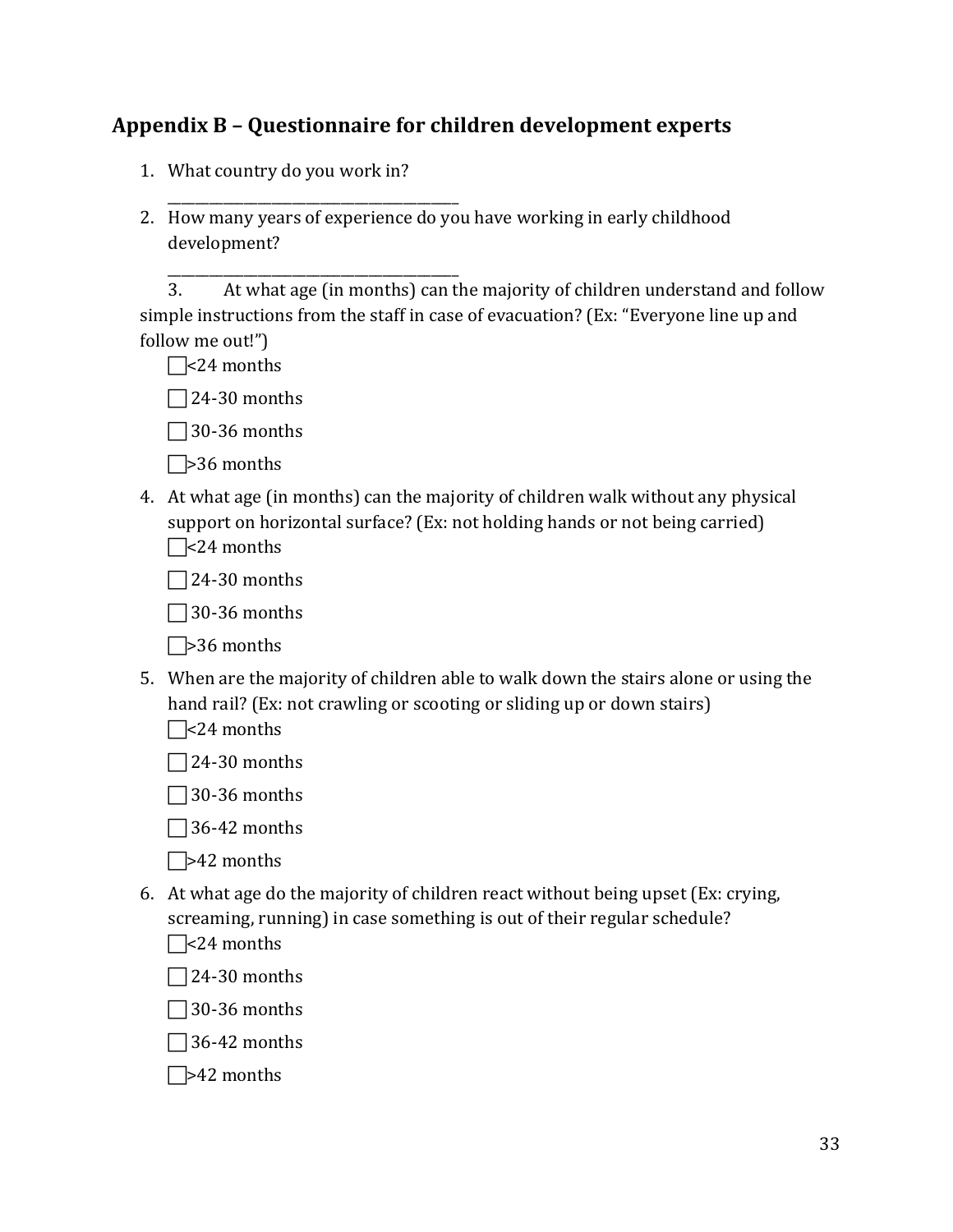- 7. In your professional opinion, what should be the recommended ratio between adults and children? (for all age groups) Number of children under 18 months per 1 adult Number of children between 18 to 24 months per 1 adult\_\_\_\_ Number of children between 24 to 30 months per 1 adult\_\_\_\_\_ Number of children between 30 to 36 months per 1 adult Number of children over 36 months per 1 adult
- 8. In the case that an unfamiliar escape route is used, in your professional opinion, will children react the same as they do to a familiar escape route? (Ex: if primary escape route is blocked or unavailable could the children use fire escape stairs, alternative stair cases, etc.)

 $\Box$ Yes

 $\Box$ No

 $\Box$ I do not know

9. In your professional opinion, would children take instructions from other adults whom they are not familiar with? (Ex: parents of other children, firefighters)?

 $\Box$  Yes

 $\Box$ No

 $\Box$ I do not know

Thank you for your assistance with this survey project!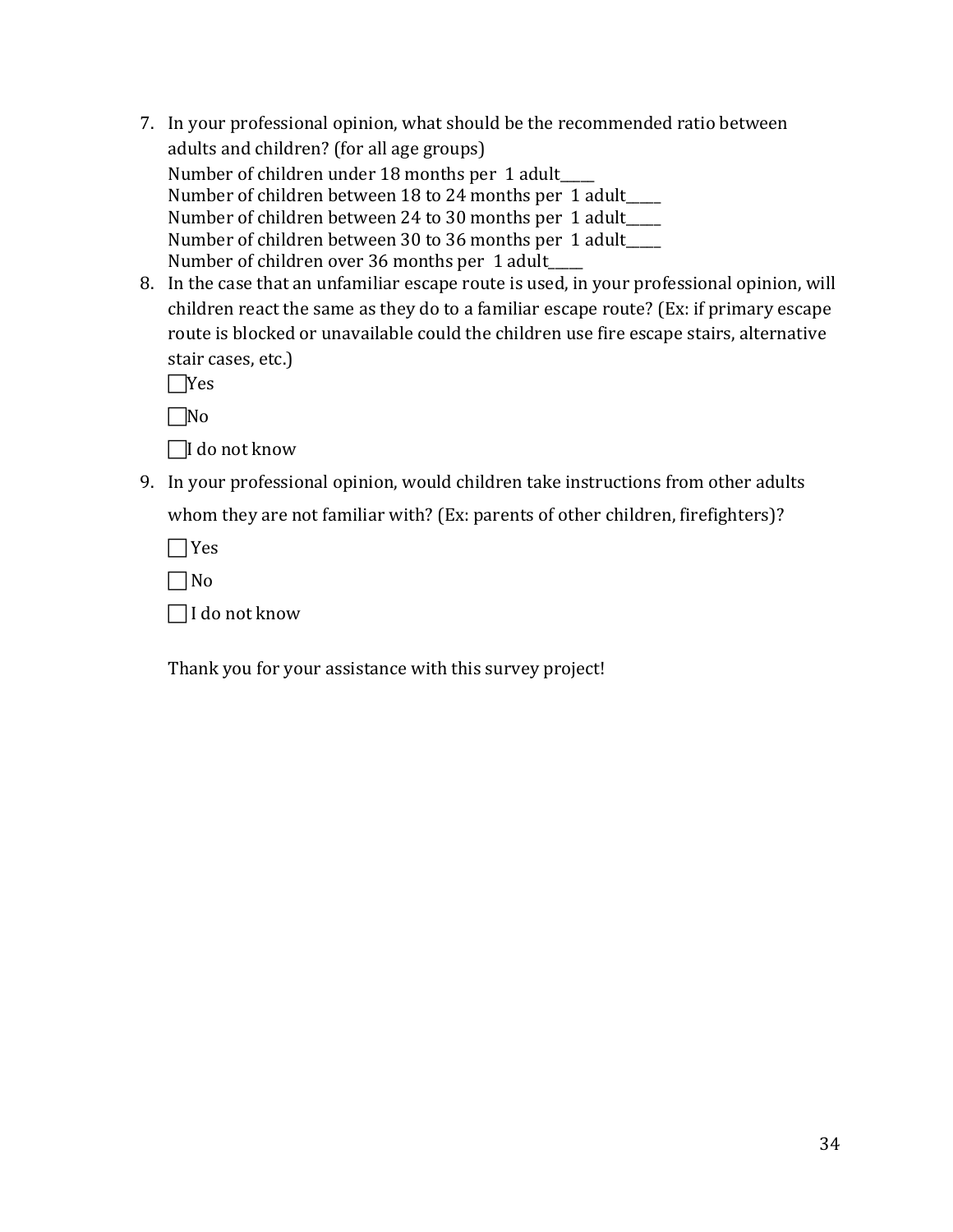# **Appendix C ‐ Email**

Dear Participant,

My name is Anca Taciuc and I am an international student at the Technical University of Denmark (DTU). I am working on a project called 'Determining the Self-Preservation Capability in Pre-School Children', in collaboration with the Fire Protection Research Foundation (USA), under the supervision of Associate professor Anne Dederichs at DTU.

The objective of this project is to give guidance to the Technical Committee on Assembly and Educational Occupancies of NFPA's Life Safety Code© to help them determine at what age children are capable of self-preservation.

This will help the Life Safety Code provide requirements for Day-Care Centers that are safer and allow for a more efficient response in the event of a fire.

My task is to survey several Day-Care Center operators and early childhood experts from several countries to determine at what age children would be considerable capable of evacuating themselves.

The survey contains questions regarding the age of children incapable of self-preservation.

Your answers will be treated anonymously and confidentially.

The survey is web based, it takes less than 5 minutes and can be accessed through this link:

https://www 

You are welcome to contact me for further questions or comments.

Thank you for your time and interest!

Sincerely regards!

AncaTaciuc xxx@student.dtu.dk Phone: 0045 xxx xxxxxx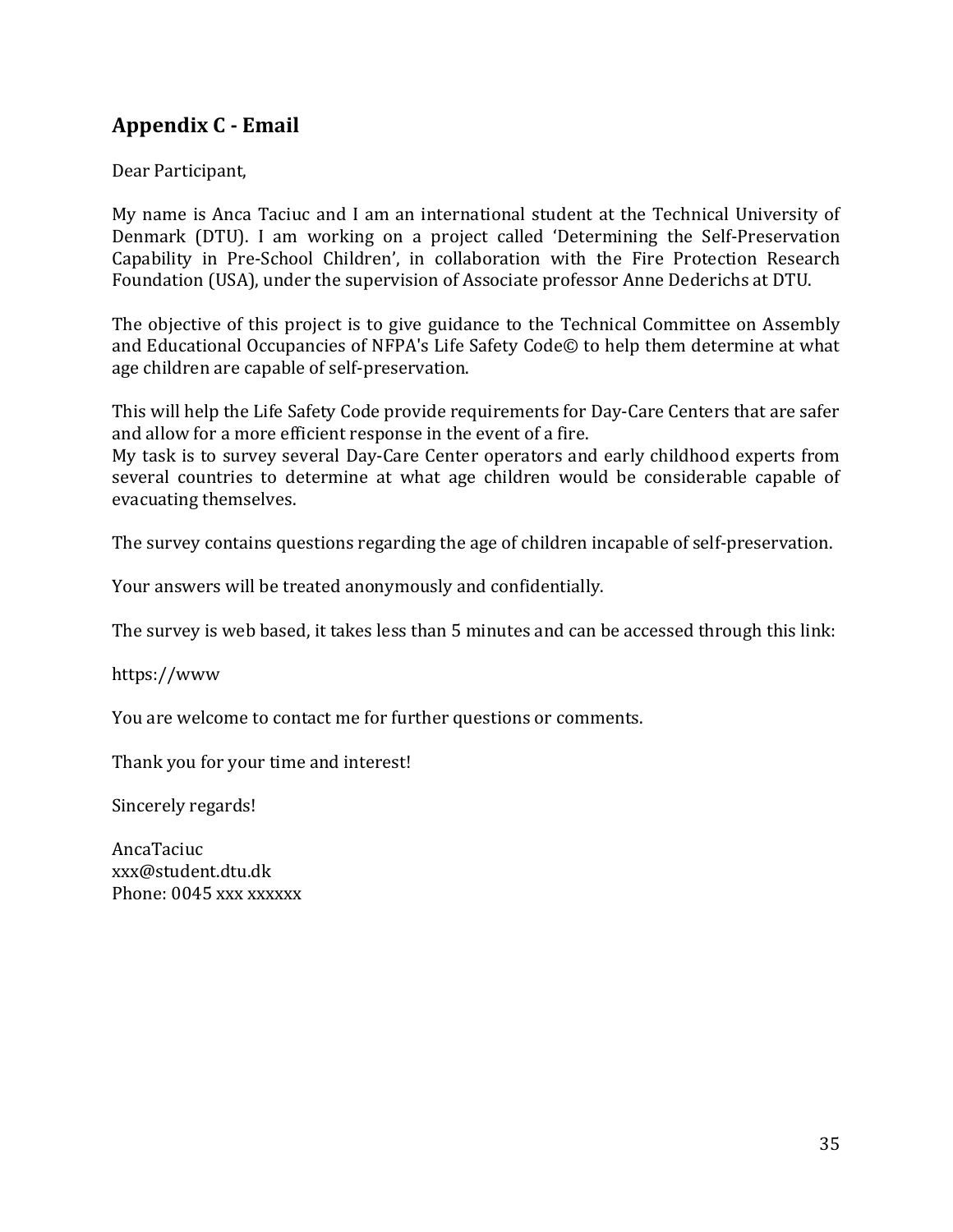### **Appendix D – Other tables**

The data displayed in the figures in the report are presented in this appendix.

1. At what age (in months) can the majority of children understand and follow simple instructions from the staff in case of evacuation? (Ex: "Everyone line up and follow me out!")

| Interval      | Teachers     | <b>Experts</b> | Total       | Cumulative<br>Total |
|---------------|--------------|----------------|-------------|---------------------|
| $<$ 24 months | 15%<br>(9)   | 16%<br>(4)     | 15%<br>(13) | 15%                 |
| 24-30 months  | 31%<br>(19)  | 40%<br>(10)    | 33%<br>(29) | 48%                 |
| 30-36 months  | 21%<br>(13)  | 20%<br>(5)     | 21%<br>(18) | 69%                 |
| >36 months    | 33 %<br>(21) | 24%<br>(6)     | 31%<br>[27] | 100%                |

**TableD.1 ‐ Teachers and experts**

**Table D.2 ‐ Results from different countries**

|               | <b>USA</b>       |         | Denmark          |                      | Germany                               |                       | Romania        |
|---------------|------------------|---------|------------------|----------------------|---------------------------------------|-----------------------|----------------|
| Interval      | Teachers<br>[19] | Experts | Teachers<br>[24] | <b>Experts</b><br>21 | <b>Teachers</b><br>$\lceil 12 \rceil$ | <b>Experts</b><br>[2] | Experts<br>[9] |
| $<$ 24 months | 5%               | 14%     | $0\%$            | $0\%$                | 58%                                   | $0\%$                 | 11%            |
| 24-30 months  | 47%              | 43%     | 25%              | 50%                  | 26%                                   | 100%                  | 33%            |
| 30-36 months  | 26%              | 29%     | 20%              | $0\%$                | 8%                                    | $0\%$                 | 11%            |
| >36 months    | 22%              | 14%     | 54%              | 50%                  | 8%                                    | $0\%$                 | 44%            |

2. At what age (in months) can the majority of children walk without any physical support on horizontal surface? (Ex: not holding hands or not being carried)

| Interval      | Teachers    | <b>Experts</b> | Total       | Cumulative<br>Total |
|---------------|-------------|----------------|-------------|---------------------|
| $<$ 24 months | 69%<br>(43) | 24%<br>(6)     | 56%<br>(49) | 56%                 |
| 24-30 months  | 21%<br>(13) | 44%<br>(11)    | 28%<br>24)  | 84%                 |

**Table D.3 ‐ Teachers and experts**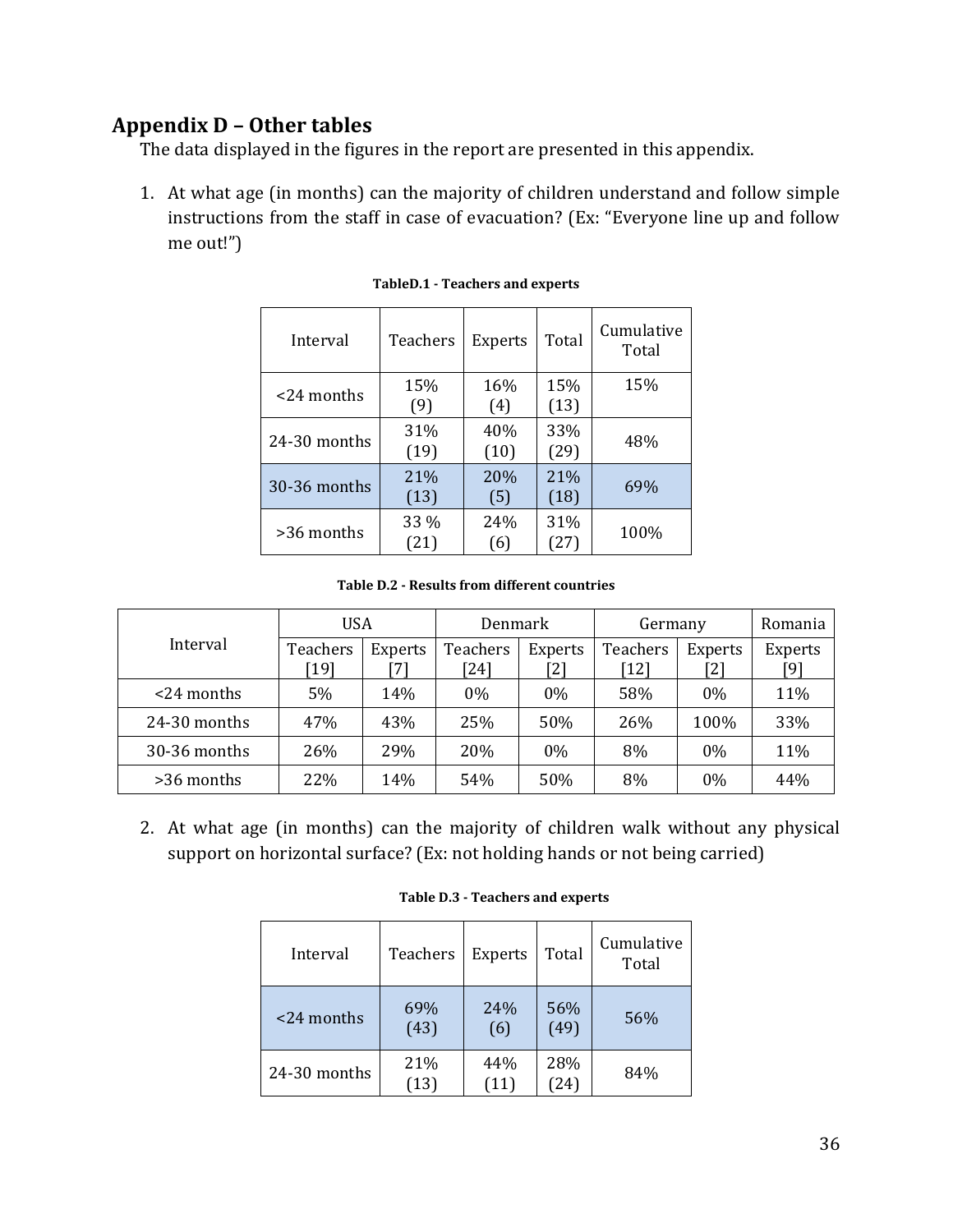| 30-36 months | 7%<br>(4                   | 20%<br>(5)  | 10%<br>(9)   | 94%     |
|--------------|----------------------------|-------------|--------------|---------|
| >36 months   | $3\%$<br>$\left( 2\right)$ | 12\%<br>(3) | $6\%$<br>(5) | 100.00% |

|               | <b>USA</b>       |         | Denmark         |                        | Germany          |                | Romania        |
|---------------|------------------|---------|-----------------|------------------------|------------------|----------------|----------------|
| Interval      | Teachers<br>[19] | Experts | Teachers<br>241 | <b>Experts</b><br>้ 21 | Teachers<br>[12] | Experts<br>[2] | Experts<br>[9] |
| $<$ 24 months | 58%              | 14%     | 63%             | $0\%$                  | 100%             | $0\%$          | 11%            |
| 24-30 months  | 37%              | 72%     | 17%             | 100%                   | $0\%$            | 50%            | 33%            |
| 30-36 months  | 5%               | $0\%$   | 12%             | $0\%$                  | $0\%$            | 50%            | 33%            |
| >36 months    | 0%               | 14%     | 8%              | $0\%$                  | 0%               | $0\%$          | 22%            |

#### **Table D.4 ‐ Results from different countries**

3. When are the majority of children able to walk down the stairs alone or using the hand rail? (Ex: not crawling or scooting or sliding up or down stairs)

| Interval      | <b>Teachers</b> | <b>Experts</b> | Total       | Cumulative<br>Total |
|---------------|-----------------|----------------|-------------|---------------------|
| $<$ 24 months | 24%<br>(15)     | $4\%$<br>(1)   | 19%<br>(16) | 18%                 |
| 24-30 months  | 42%<br>(26)     | 32%<br>(8)     | 39%<br>(34) | 57%                 |
| 30-36 months  | 24%<br>(15)     | 48%<br>(12)    | 31%<br>(27) | 88%                 |
| 36-42 months  | 7%<br>(4)       | 12%<br>(3)     | 8%<br>(7)   | 96%                 |
| >42 months    | 3%<br>(2)       | $4\%$<br>(1)   | 3%<br>(3)   | 100%                |

#### **Table D.5 ‐ Teachers and experts ‐ walk down stairs**

**Table D.6 ‐ Results from different countries ‐ walk down stairs**

|                | <b>USA</b>       |         | Denmark         |                                                                                                                                                                                                                                      | Germany            |                       | Romania        |
|----------------|------------------|---------|-----------------|--------------------------------------------------------------------------------------------------------------------------------------------------------------------------------------------------------------------------------------|--------------------|-----------------------|----------------|
| Interval       | Teachers<br>[19] | Experts | Teachers<br>24] | <b>Experts</b><br>$[2] \centering% \includegraphics[width=1.0\textwidth]{images/TrDiM1.png} \caption{The 3D (black) model for the estimators in the left and right. The left and right is the same as in the right.} \label{TrDiM2}$ | Teachers<br>$[12]$ | <b>Experts</b><br>[2] | Experts<br>[9] |
| $<$ 24 months  | 21%              | $0\%$   | 11%             | $0\%$                                                                                                                                                                                                                                | 58%                | $0\%$                 | 0%             |
| 24-30 months   | 42%              | 14%     | 49%             | 50%                                                                                                                                                                                                                                  | 34%                | 50%                   | 33%            |
| 30-36 months   | 21%              | 72%     | 29%             | 50%                                                                                                                                                                                                                                  | 8%                 | 50%                   | 45%            |
| 36 - 42 months | 5%               | $0\%$   | 11%             | $0\%$                                                                                                                                                                                                                                | $0\%$              | $0\%$                 | 22%            |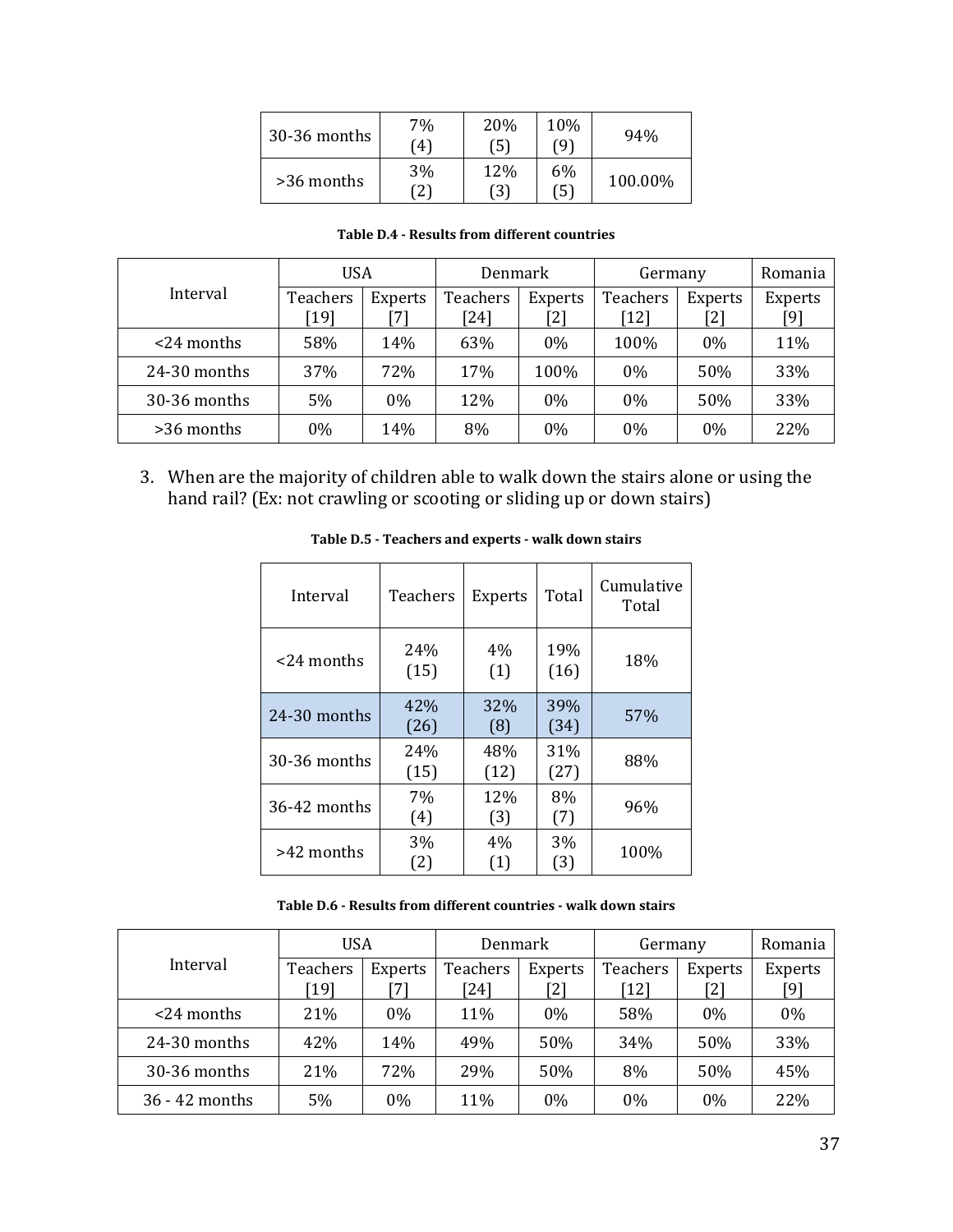| $\sim$ 10 $\pm$ 10 $\sim$<br>74<br>1 L I I J<br>____ | 10 <sub>0</sub><br>,,<br>-- | $10_{0}$ | $\gamma_{0}$ | $\gamma\%$ | $2\%$ | $\gamma_{0/2}$<br>. . | $\Omega_{\rm 0}$<br>. .<br>$\cdots$ |
|------------------------------------------------------|-----------------------------|----------|--------------|------------|-------|-----------------------|-------------------------------------|
|------------------------------------------------------|-----------------------------|----------|--------------|------------|-------|-----------------------|-------------------------------------|

4. At what age do the majority of children react without being upset (Ex: crying, screaming, running) in case something is out of their regular schedule?

| Interval       | Teachers    | <b>Experts</b>         | Total       | Cumulative<br>Total |
|----------------|-------------|------------------------|-------------|---------------------|
| $<$ 24 months  | 15%<br>(9)  | 8%<br>(2)              | 13%<br>(11) | 13%                 |
| $24-30$ months | 28%<br>(18) | 8%<br>(2)              | 23%<br>(20) | 36%                 |
| 30-36 months   | 21%<br>(13) | 24 <sub>%</sub><br>(6) | 22%<br>(19) | 58%                 |
| 36-42 months   | 21%<br>(13) | 44%<br>(11)            | 28%<br>(24) | 86%                 |
| >42 months     | 15%<br>(9)  | 16%<br>(4)             | 14%<br>(13) | 100%                |

**Table D.7 ‐ Teacher and experts – children's reaction**

|  | Table D.8 - Results from different countries - children's reaction |
|--|--------------------------------------------------------------------|
|--|--------------------------------------------------------------------|

| Interval         | <b>USA</b> |         | Denmark  |                                                                                                                                                                                                                    | Germany  |                   | Romania |
|------------------|------------|---------|----------|--------------------------------------------------------------------------------------------------------------------------------------------------------------------------------------------------------------------|----------|-------------------|---------|
|                  | Teachers   | Experts | Teachers | <b>Experts</b>                                                                                                                                                                                                     | Teachers | <b>Experts</b>    | Experts |
|                  | [19]       |         | [24]     | $[2] \centering% \includegraphics[width=1.0\textwidth]{images/TrDiM1.png} \caption{The 3D (black) model for the estimators in the left and right. The left and right is the same as in the right.} \label{TrDiM2}$ | $[12]$   | $\left[ 2\right]$ | [9]     |
| $<$ 24 months    | 11%        | $0\%$   | 17 %     | $0\%$                                                                                                                                                                                                              | 25%      | $0\%$             | 0%      |
| $24-30$ months   | 37%        | 13%     | 21\%     | $0\%$                                                                                                                                                                                                              | 42%      | 50%               | $0\%$   |
| 30-36 months     | 26%        | 29%     | 13%      | $0\%$                                                                                                                                                                                                              | 17%      | $0\%$             | 33      |
| $36 - 42$ months | 21%        | 29%     | 29%      | 50%                                                                                                                                                                                                                | 8%       | $0\%$             | 67      |
| >42 months       | 5%         | 29%     | 20%      | 50%                                                                                                                                                                                                                | 8%       | 50%               | $0\%$   |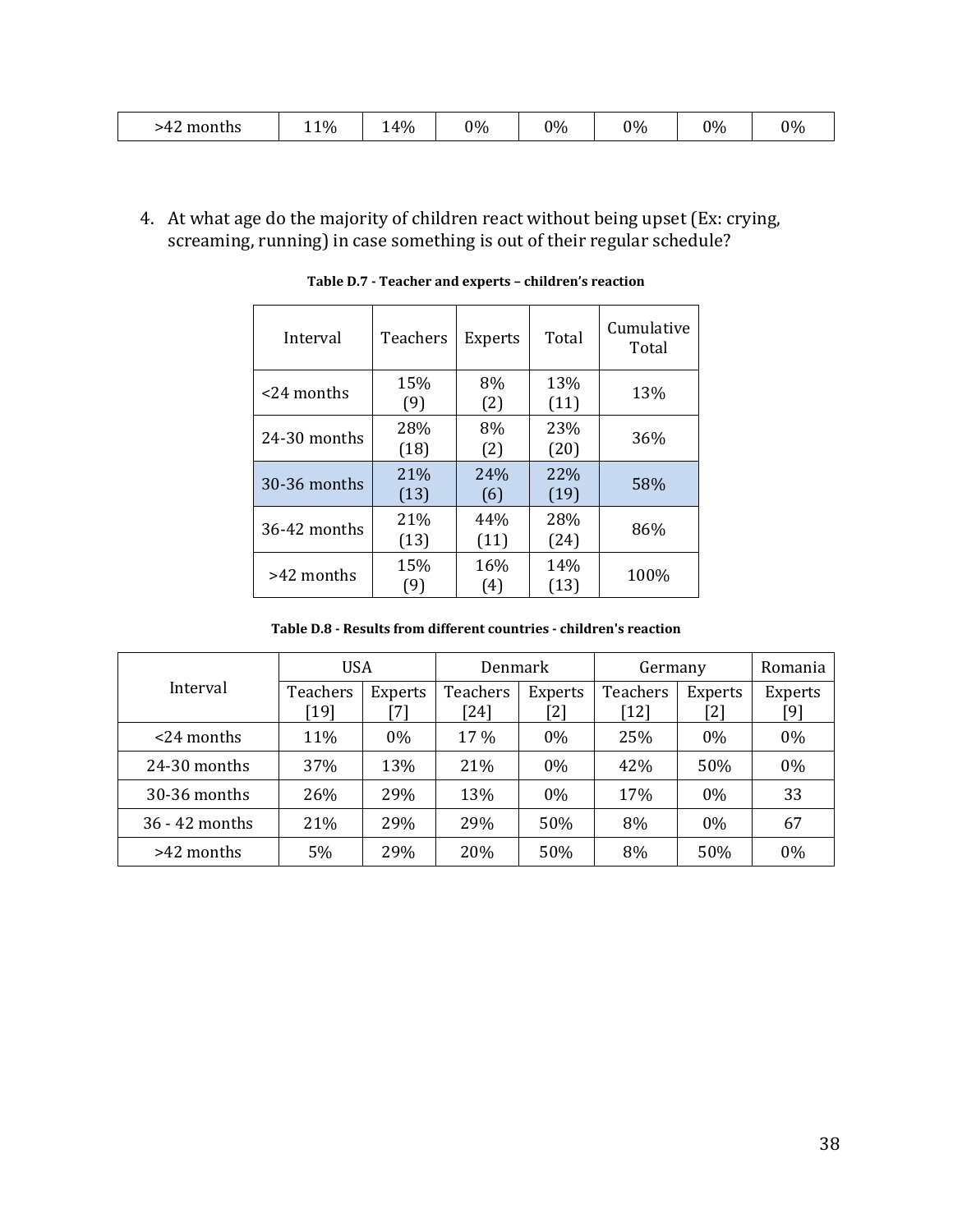### **Bibliography**

1. NFPA 101, 2012.

2. Evarts B. (2011) NFPA's "Educational Properties", (http://www.nfpa.org/itemDetail.asp?categoryID=2653&itemID=58156). 

3. Srinivasan G., 87 children die in school fire, The Hindu Online, July 2004, News article (http://www.hindu.com/2004/07/17/stories/2004071707570100.htm).

4. Xinhua, Death toll from Mexico's daycare center fire rises to 47, People's Daily Online, June 2009, News article (http://english.peopledaily.com.cn/90001/90777/90852/6684347.html). 

5. Murozaki Y. and Ohnishi K. (1985) A study on fire safety and evacuation planning for pre-schools and day care centers, Memoirs of the Faculty of Engineering Kobe University, 32:99‐109. 

6. Capote J. et al. (2012) Children Evacuation: Empirical data and egress modelling, Fifth International Symposium on Human Behaviour in Fire.

7. Larusdottir A.R. and Dederichs A. (2012) Evacuation of children: Movement on Stairs and on Horizontal plane, Fire technology 48(1): 43-53.

8. Larusddttir A.R. and Dederichs A. (2009) Master Thesis: Evacuation process of daycare centers for children 0-6 years, Technical University of Denamrk, Lyngby.

9. Building Regulation 10, The Danish Ministry of Economic and Business Affairs, 2010. (http://www.erhvervsstyrelsen.dk/file/155699/BR10\_ENGLISH.pdf.)

10. Kholshchevnikov V.V. et al. (2012) Study of children evacuation from pre-school education institutions, Fire and Materials 36(6-6): 349-366.

11. Kholshchevnikov V.V. et al. (2009) Pre-school and school children building evacuation, Proceedings of Fourth International Symposium on Human Behaviour in Fire 2009, Robison College, Cambridge, UK.

12. Campanella M.C. et al. (2011) Empirical data analysis and modelling of the evacuation children from three multi-storey day-care centers, Evacuation and Human Behavior in Emergency Situations EVAC11, Santander, Spain

13. Boyse K. and Mohammed L. (2012) Developmental Milestones. Your Child Development & Behaviour Resources, University of Michigan - Heath System (http://www.med.umich.edu/yourchild/topics/devmile.htm).